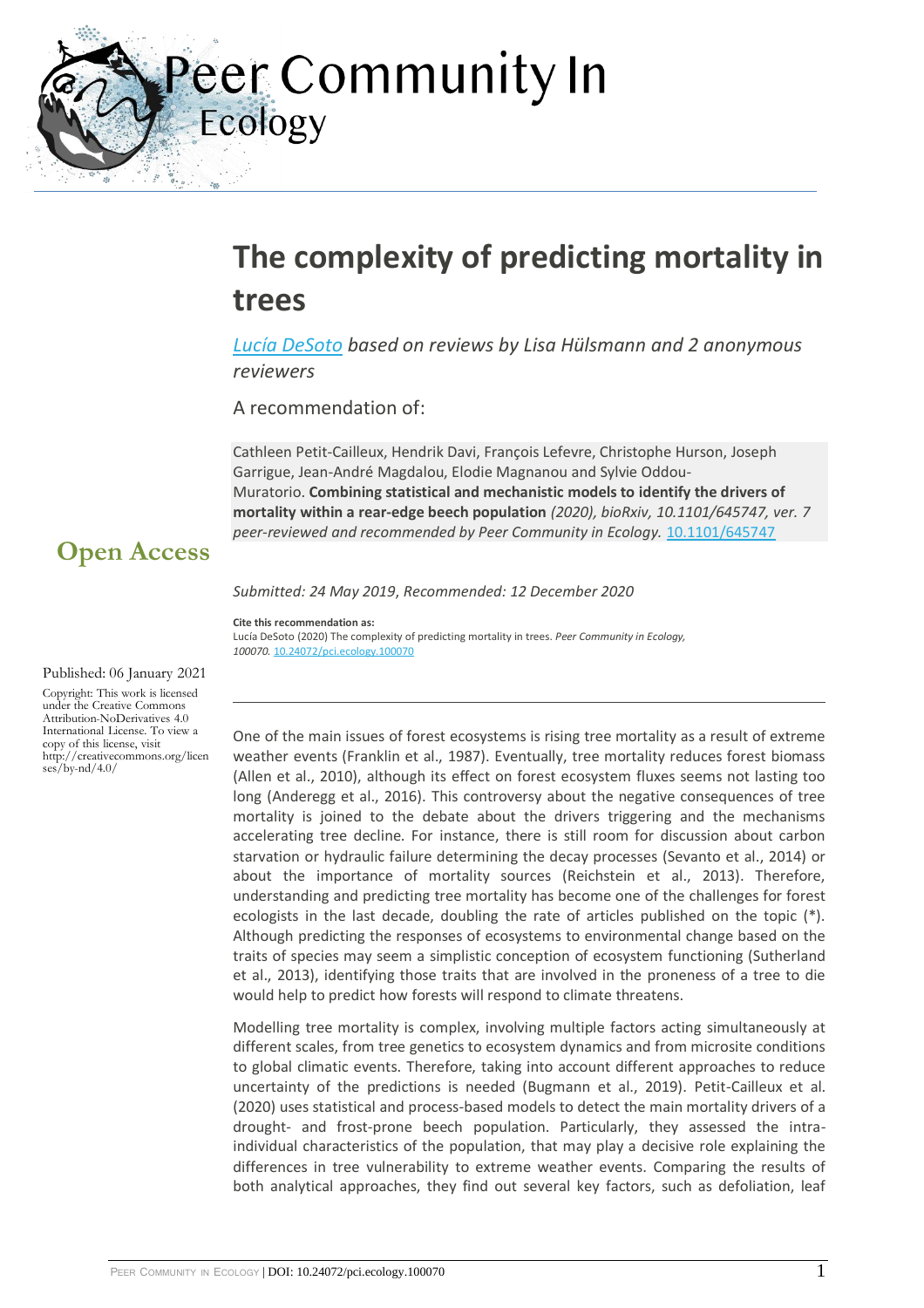

phenology and tree size, that were consistent between them. Even more, the process-based model showed the physiological mechanisms that may explain the individual vulnerability, for instance higher loss of hydraulic conductance may increase the mortality risk of trees with early budburst phenology and large stem diameter. The authors also successfully model annual mortality rate with a linear relationship including only three parameters: loss of conductance, biomass of reserves and late frost days.

This valuable study is a good example of the complexity in understanding and predicting tree mortality. The authors carried out the ambitious commitment of studying the inter-annual variation in mortality with 14 year dataset. However, it might be not enough time to control for the dependence of temporal data to soundly model mortality rate. The authors also acknowledge that the use of two approaches increases the knowledge from different perspectives, but at the same time comparing their results is difficult because the parameters used are not identical. Particularly, process-based models tend to consider the same microclimatic conditions for every tree in the population, and may produce inconsistences with statistical models. Alternatively, individual-based modelling might overcome some of the incompatibilities between the approaches (Zhu et al., 2019).

(\*) Number (and percentage) of articles found in Web of Sciences after searching (December the 10th, 2020) "tree mortality": from 163 (0.006%) in 2010 to 412 (0.013%) in 2020.

#### **References**

Allen et al. (2010). A global overview of drought and heat-induced tree mortality reveals emerging climate change risks for forests. Forest ecology and management, 259(4), 660-684. doi: <https://doi.org/10.1016/j.foreco.2009.09.001>

Anderegg et al. (2016). When a tree dies in the forest: scaling climate-driven tree mortality to ecosystem water and carbon fluxes. Ecosystems, 19(6), 1133-1147. doi: <https://doi.org/10.1007/s10021-016-9982-1> Bugmann et al. (2019). Tree mortality submodels drive simulated long‐term forest dynamics: assessing 15 models from the stand to global scale. Ecosphere, 10(2), e02616. doi: <https://doi.org/10.1002/ecs2.2616> Franklin, J. F., Shugart, H. H. and Harmon, M. E. (1987) Death as an ecological process: the causes, consequences, and variability of tree mortality. BioScience, 37, 550–556. doi: <https://doi.org/10.2307/1310665>

Petit-Cailleux, C., Davi, H., Lefèvre, F., Garrigue, J., Magdalou, J.-A., Hurson, C., Magnanou, E. and Oddou-Muratorio, S. (2020) Comparing statistical and mechanistic models to identify the drivers of mortality within a rear-edge beech population. bioRxiv, 645747, ver 7 peer-reviewed and recommended by Peer Community in Ecology. <https://doi.org/10.1101/645747>

Reichstein et al. (2013). Climate extremes and the carbon cycle. Nature, 500(7462), 287-295. doi: <https://doi.org/10.1038/nature12350>

Sevanto, S., Mcdowell, N. G., Dickman, L. T., Pangle, R., and Pockman, W. T. (2014). How do trees die? A test of the hydraulic failure and carbon starvation hypotheses. Plant, cell & environment, 37(1), 153-161. doi: <https://doi.org/10.1111/pce.12141>

Sutherland et al. (2013). Identification of 100 fundamental ecological questions. Journal of ecology, 101(1), 58-67. doi: <https://doi.org/10.1111/1365-2745.12025>

Zhu, Y., Liu, Z., and Jin, G. (2019). Evaluating individual-based tree mortality modeling with temporal observation data collected from a large forest plot. Forest Ecology and Management, 450, 117496. doi: <https://doi.org/10.1016/j.foreco.2019.117496>

### **Revision round #3**

*2020-07-09*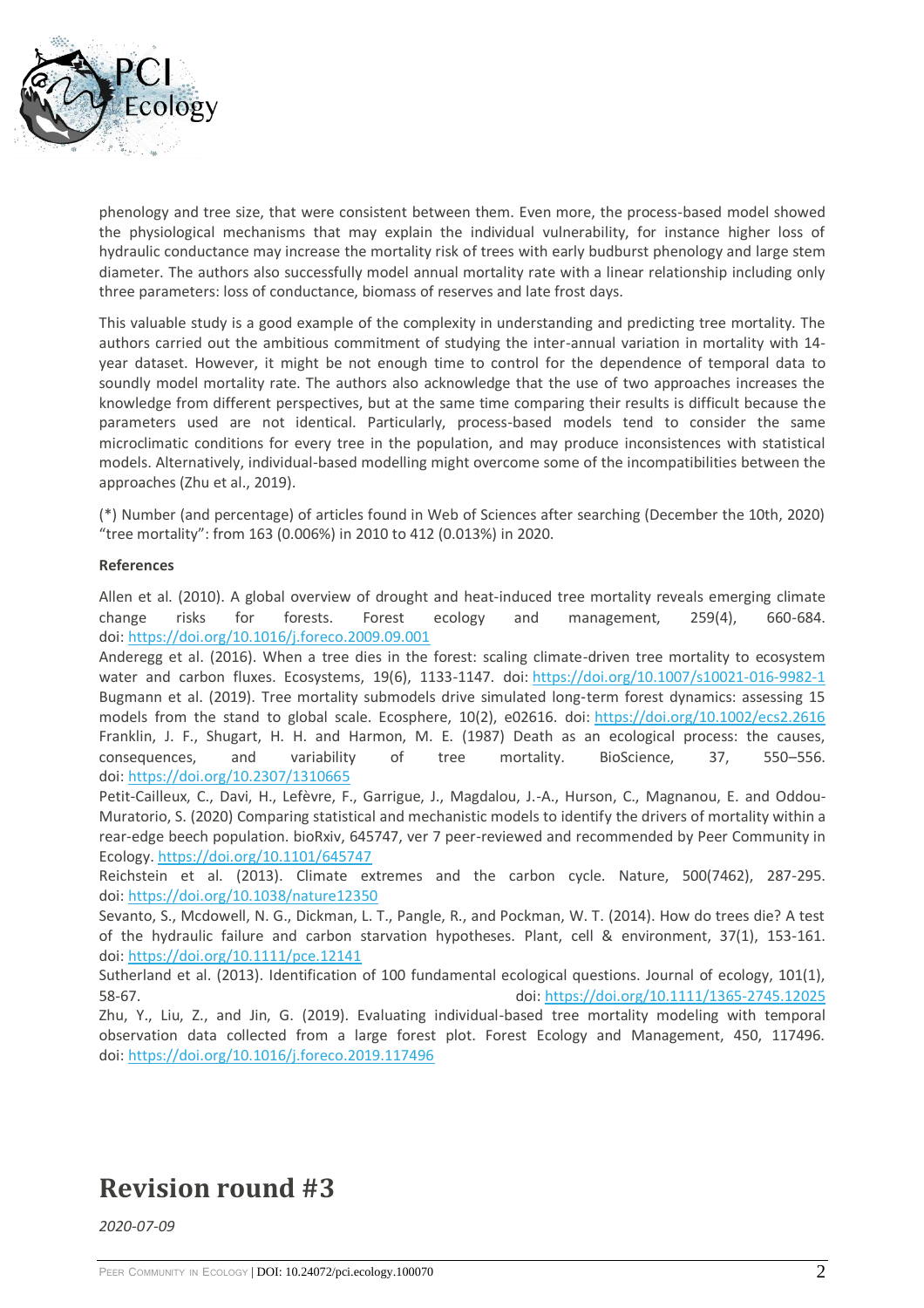

#### Dear authors,

I received the reviews of the revision of your manuscript entitled "Combining statistical and mechanistic models to identify the drivers of mortality within a rear-edge beech population". The author successfully addressed and changed most of the issues identified.

The manuscript has been improved after the thoroughly revision, although there are still some minor issues that need to be review. Number of lines (L) are indicated for the .pdf file "Petit-Cailleux*etal*PCIEcology*main*version3\_markedup.pdf".

1) Title. Since "combine" means come together or mix into a one unit and the authors did not join the two approaches, the title should be changed into "use" or "compare" or any other suitable verb.

2) L68. Please, change "repeated drought" into "droughts".

3) L98. Please, change "phenomenological" into "observational".

4) L101. Please, remove "population- or individual-level".

4) L133-142. Please, move to Materials and Methods.

5) L181. Please, change "cows" into "cattle" or perhaps better "livestock and large hervivores".

6) L184. Please, specify, "two soil pits" per tree?

7) L190-192. How frequent are multi-stemmed trees? Please, explain briefly here and also add that multistem is considered in the analyses.

8) L305. What do you mean by "able to defoliate"? is it an actual ecological trait? did it change between years? Please, explain it briefly.

9) L328. What does "four" mean here? Please, clarify.

10) L340. Please, add citation.

11) L341. It is not clear when you selected models using AIC and when you did not. Please review this paragraph and Result section (L409) in order to clarify it.

12) L353. Please, define the "G" as Generalized.

13) L389. There is not inter-individual variation for CVI (grey shadow), why? Please, explain it.

14) L431. Please, change "Individual variation in vulnerability simulated with CASTANEA" into "Interindividual variation in vulnerability simulated with CASTANEA". Change also throughout the whole manuscript. Also, move this section above the statistical models to keep CASTANEA results together.

15) L435-440. Please, show the posthoc analyses that support these results (differences between levels of the effects) in figure 4 (using different letters) or in a table supplementary material.

16) L440-445. Please, cite the figure or table that shows these results.

17) L453. Please, include the studied variable, mortality rate, in the caption of figure 3. For instance, change into "Interaction effects in the logistic regression model at individual-level" into "Interaction effects in the logistic regression model for mortality rates".

18) L461. Which is shown in figure 4, the mean values? Please, review the caption in accordance. Add PLC: percentage of loss conductance; BoR: biomass of reserves. Please, also add the standard errors (or confidence intervals) in the figure.

19) L496. Change "at population-level" into "in our studied population". Be careful, you cannot use at population-level in your study because, by analysing only one population, you cannot infer that any difference you obtain is because of a population effect. Change also "at population level/scale" into "in the studied population" in caption of figure 1 (L163), L187 and L308.

20) L518-520. What do you mean here? Please, clarify. For instance, change into "to test the individual vulnerability to climatic hazards (drought and late frost) and to biotic pressures (competition and the presence of a fungus)".

21) L560. Figure S7 is not in the Supplementary material. Figure S6 is not cited in the main text. Please, review.

22) L594-599. Please, remove. See point 19, and be careful, your study only have one spatial scale. 23) Figure S2. Please, 200(100)mm of precipitation should be aligned with 20(10)ºC in an ombrothermic diagram.

24) Figure S3. Please, make transparent the beech dots.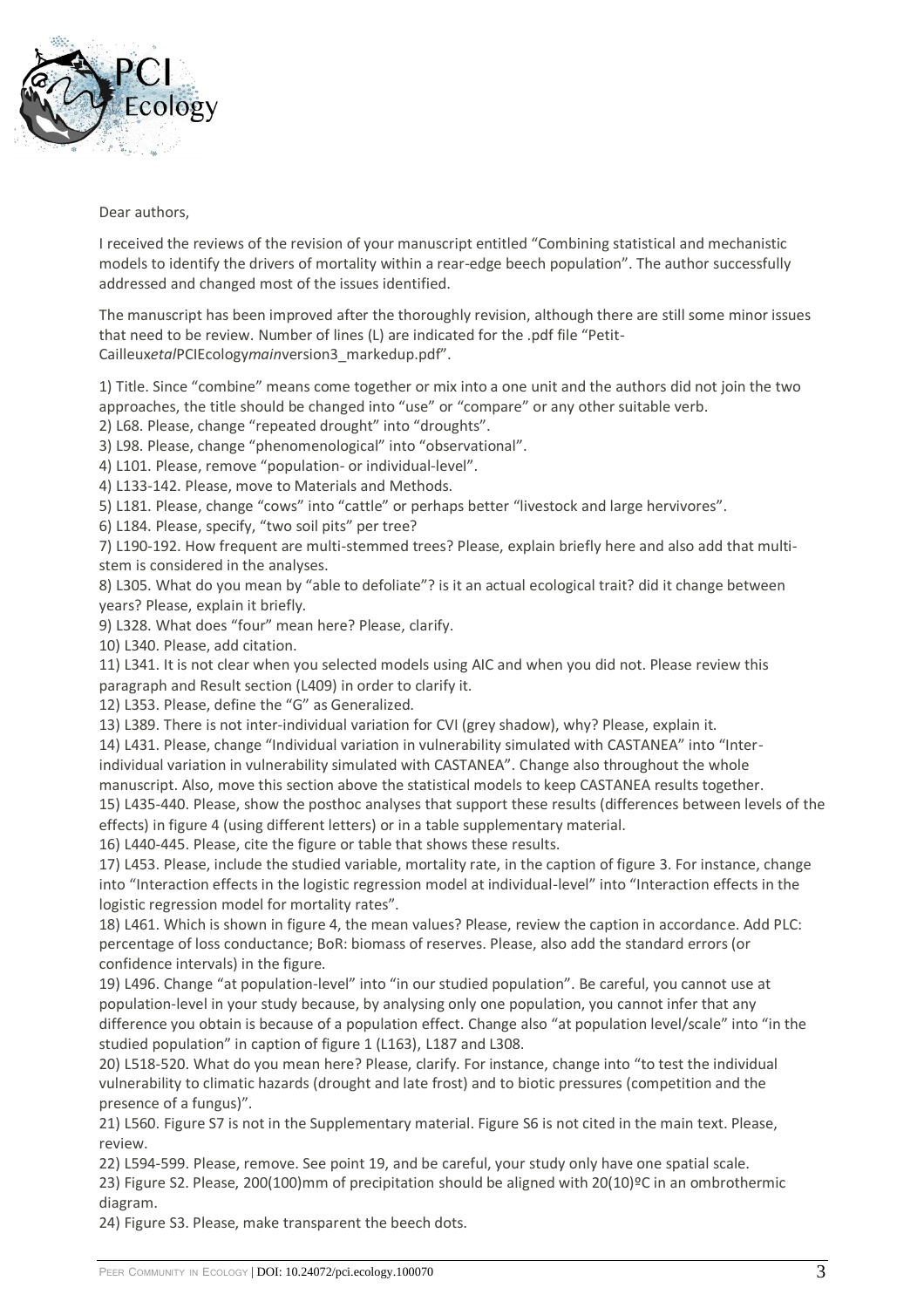

25) Please, remove "at population level" in Appendix.

I invite you to make these minor changes pointed out above and submit a revised manuscript for the recommendation by PCI. I hope they may improve the quality of the manuscript. Please, let me know if you do not agree with any of them.

Thank you for submitting your manuscript to PCI.

Sincerely, Lucía DeSoto

#### **Additional requirements of the managing board**:

As indicated in the 'How does it work?' section and in the code of conduct, please make sure that: -Data are available to readers, either in the text or through an open data repository such as Zenodo (free), Dryad or some other institutional repository. Data must be reusable, thus metadata or accompanying text must carefully describe the data.

-Details on quantitative analyses (e.g., data treatment and statistical scripts in R, bioinformatic pipeline scripts, etc.) and details concerning simulations (scripts, codes) are available to readers in the text, as appendices, or through an open data repository, such as Zenodo, Dryad or some other institutional repository. The scripts or codes must be carefully described so that they can be reused.

-Details on experimental procedures are available to readers in the text or as appendices.

-Authors have no financial conflict of interest relating to the article. The article must contain a "Conflict of interest disclosure" paragraph before the reference section containing this sentence: "The authors of this preprint declare that they have no financial conflict of interest with the content of this article." If appropriate, this disclosure may be completed by a sentence indicating that some of the authors are PCI recommenders: "XXX is one of the PCI XXX recommenders."

*Preprint DOI:* <https://doi.org/10.1101/645747>

### *Author's reply:*

Please find enclosed the preprint entitled "Comparing statistical and mechanistic models to identify the drivers of mortality within a rear-edge beech population", by Petit-Cailleux et al. This is the third revision of the preprint previously assessed by Lucía DeSoto (as recommender) and three PCIEcology reviewers on 2019/08/13, on 2020/02/07, and then on 2020/07/09

We thank the recommender Lucía DeSoto for her additional comments, to which we answer in detail below, and which were mostly all accounted for in the revised manuscript (changes are highlighted in blue in the main text).

1) Title. Since "combine" means come together or mix into a one unit and the authors did not join the two approaches, the title should be changed into "use" or "compare" or any other suitable verb. Petit-Cailleux et al. : We changed "combining" into "comparing"

2) L68. Please, change "repeated drought" into "droughts". Petit-Cailleux et al.: Done

3) L98. Please, change "phenomenological" into "observational". Petit-Cailleux et al.: Done

4) L101. Please, remove "population- or individual-level". Petit-Cailleux et al.: Done

4) L133-142. Please, move to Materials and Methods.

Petit-Cailleux et al.: We agree that paragraph dedicated to the description of species can usually be found either in the Introduction or in the Materials and Methods sections of manuscript. In our case, we would really prefer to keep it in the introduction first because we argue why this species is particularly suitable to investigate tree mortality driven by climate (and these arguments sound convincing for one of the reviewers, L Hulsman, in a former round of review). Moreover, we kept this paragraph rather short and non-descriptive. 5) L181. Please, change "cows" into "cattle" or perhaps better "livestock and large hervivores". Petit-Cailleux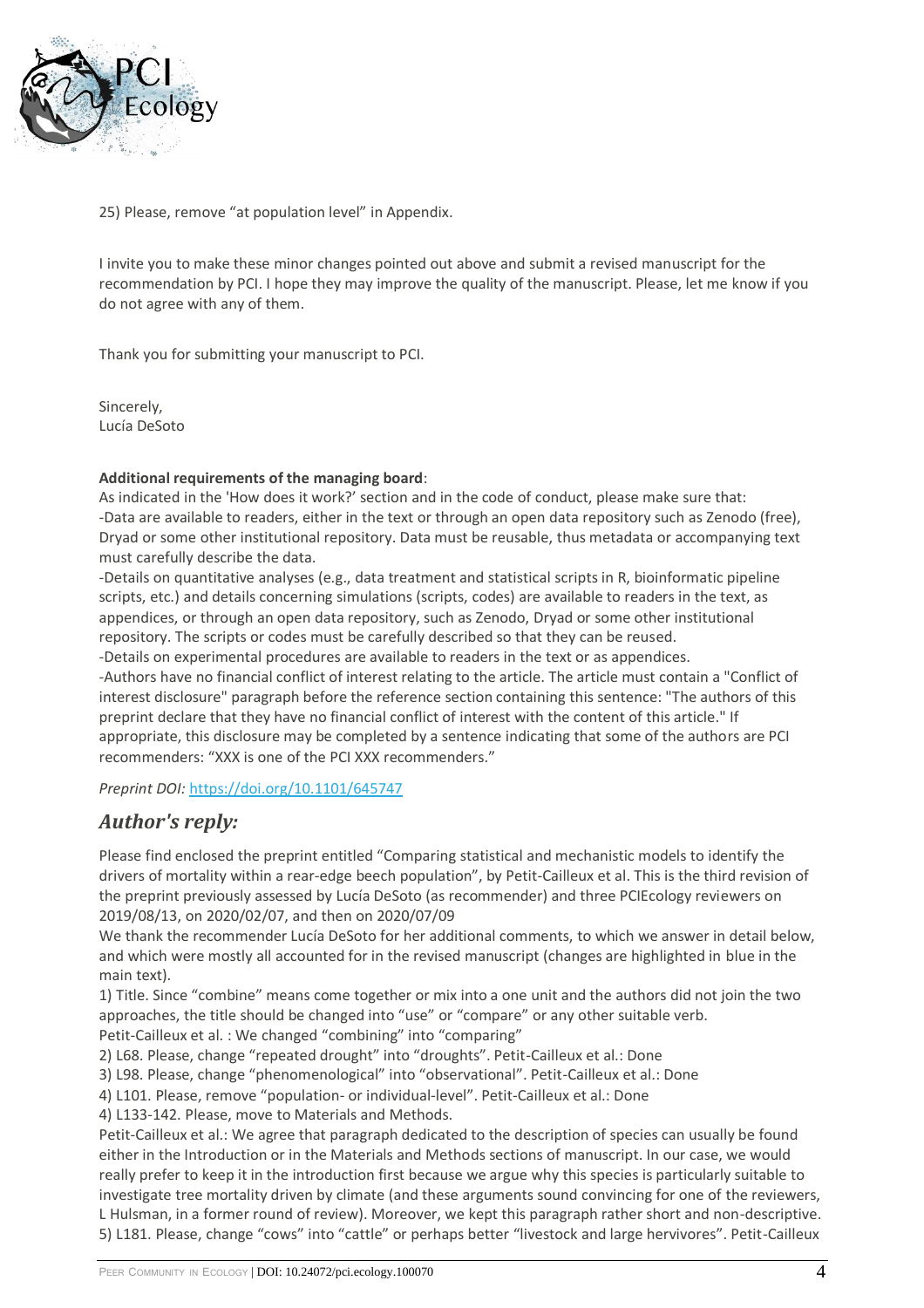

et al.: Changed in "livestock and large herbivores"

6) L184. Please, specify, "two soil pits" per tree?

Petit-Cailleux et al.: We added: "in the protected plot". These two soil pits were dug in areas representative of beech presence 7) L190-192. How frequent are multi-stemmed trees? Please, explain briefly here and also add that multi-stem is considered in the analyses.

Petit-Cailleux et al.: We added some clarification L189-190.

8) L305. What do you mean by "able to defoliate"? is it an actual ecological trait? did it change between years? Please, explain it briefly. Petit-Cailleux et al.: Indeed, we consider in the model the ability of defoliate as an ecological trait which vary among individuals. It is well recognised by the scientific community that this trait vary among species, and that some "drought-avoider" species evolved the ability to lose their leaves and reduce their need for water due to transpiration (e.g. Pivovaroff et al 2016). In our model, we consider that some trees can defoliate, and the fraction of falling leaves is correlated to the percent loss of conductance which depends on the climate of a given year (so the level of defoliation can vary among years for trees able to defoliate). By contrast, some other individuals are not able to defoliate it and have to undergo the drought.

Pivovaroff, A. L., Pasquini, S. C., De Guzman, M. E., Alstad, K. P., Stemke, J. S., & Santiago, L. S. (2016). Multiple strategies for drought survival among woody plant species. Functional Ecology, 30(4), 517-526. 9) L328. What does "four" mean here? Please, clarify.

Petit-Cailleux et al.: We considered four models with the same construction (see equation 8) but differing for the variable describing the competition effect. These different variables are separated by "OR" in equation 8. 10) L340. Please, add citation.

Petit-Cailleux et al.: Done (Bartoń, Kamil. 2020. MuMIn: Multi-Model Inference. R package version 1.43.17. https://CRAN.R-project.org/package=MuMIn)

11) L341. It is not clear when you selected models using AIC and when you did not. Please review this paragraph and Result section (L409) in order to clarify it.

Petit-Cailleux et al.: We modified the paragraph L330-331) and removed the confusing sentence in the paragraph L.409

12) L353. Please, define the "G" as Generalized. Petit-Cailleux et al.: Done

13) L389. There is not inter-individual variation for CVI (grey shadow), why? Please, explain it.

Petit-Cailleux et al.: We added inter-individual variation for CVI to the plot on Figure 2

14) L431. Please, change "Individual variation in vulnerability simulated with CASTANEA" into "Interindividual variation in vulnerability simulated with CASTANEA". Change also throughout the whole manuscript. Also, move this section above the statistical models to keep CASTANEA results together. Petit-Cailleux et al.: Done

15) L435-440. Please, show the posthoc analyses that support these results (differences between levels of the effects) in figure 4 (using different letters) or in a table supplementary material.

Petit-Cailleux et al.: We did not perform such posthoc analyses on CASTANEA results. Indeed, CASTANEA is a mechanistic model, without stochasticity (a given tree under a given climate will always produce the same results in terms of output variables). Our goal here was to qualify differences in the main output variables of interest, using a simple simulation design with only eight simulated individuals.

16) L440-445. Please, cite the figure or table that shows these results.

Petit-Cailleux et al.: We added the new table S2 containing the mean and the standard deviation of the GPP, NPP, LAI initial for each year and the autotrophic respiration for the trees of the second simulation series (with initial DBH of 5cm, 15cm, 30cm and 40cm).

17) L453. Please, include the studied variable, mortality rate, in the caption of figure 3. For instance, change into "Interaction effects in the logistic regression model at individual-level" into "Interaction effects in the logistic regression model for mortality rates".

Petit-Cailleux et al.: Done

18) L461. Which is shown in figure 4, the mean values? Please, review the caption in accordance. Add PLC: percentage of loss conductance; BoR: biomass of reserves. Please, also add the standard errors (or confidence intervals) in the figure. They are not the mean value but the value of each trees. Petit-Cailleux et al.: Setting standard errors is not possible (see also answer to question 15). Indeed, as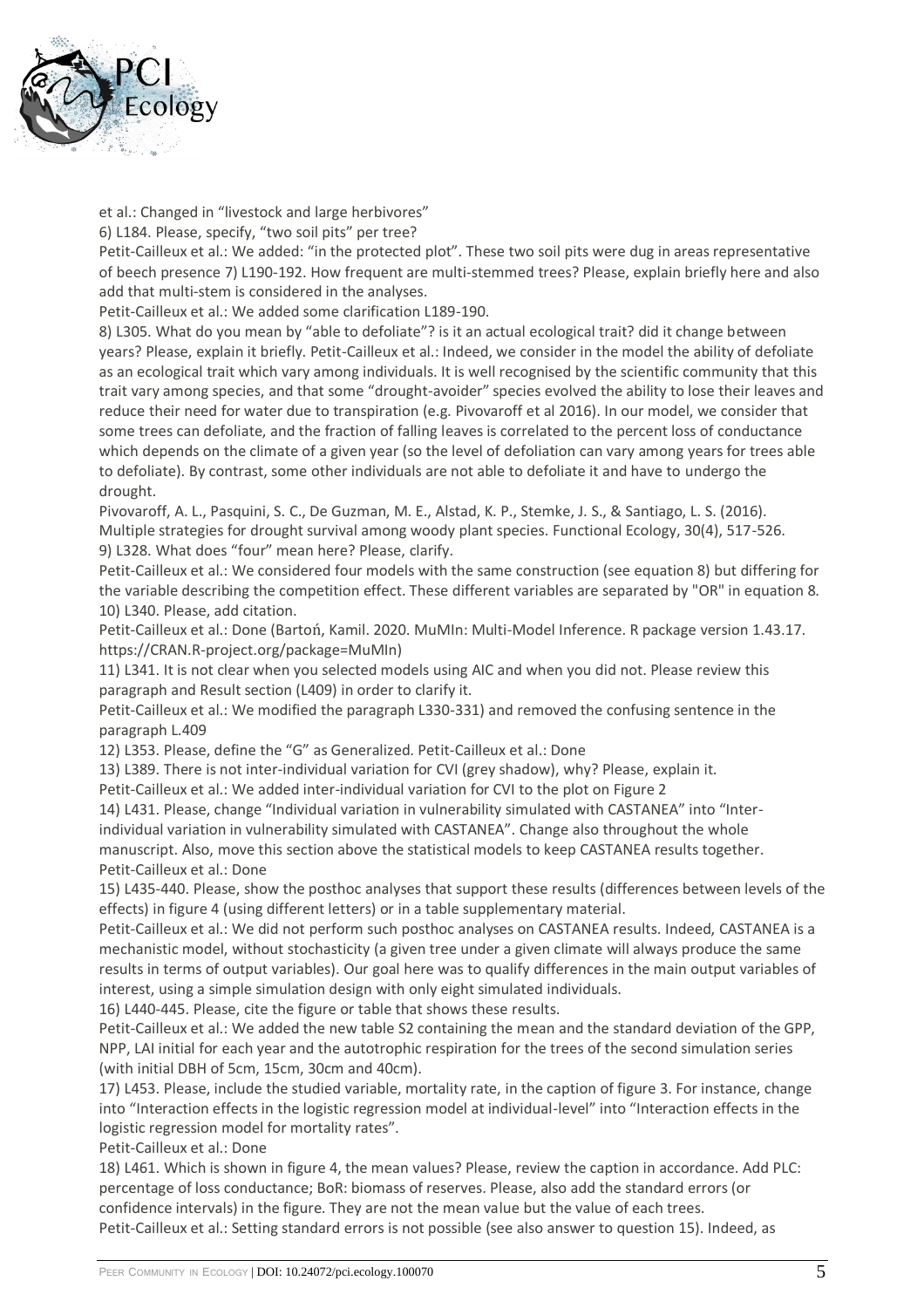

specified L340 (previous manuscript) and in the title of the figure, there are only 8 trees representing the crossing of the characteristics of interest (size 5 or 40 DBH, ability to defoliate or not and early or average budburst). In addition to the peculiarity of each year written in the x-axis (drought, late frosts and no stress), we have added the year above the dots for clarity.

19) L496. Change "at population-level" into "in our studied population". Be careful, you cannot use at population-level in your study because, by analysing only one population, you cannot infer that any difference you obtain is because of a population effect. Change also "at population level/scale" into "in the studied population" in caption of figure 1 (L163), L187 and L308.

Petit-Cailleux et al.: We agree with you and changed population level/scale into studied population or forest stand in the whole manuscript.

20) L518-520. What do you mean here? Please, clarify. For instance, change into "to test the individual vulnerability to climatic hazards (drought and late frost) and to biotic pressures (competition and the presence of a fungus)".

Petit-Cailleux et al.: Done

21) L560. Figure S7 is not in the Supplementary material. Figure S6 is not cited in the main text. Please, review. Petit-Cailleux et al.: We removed these useless figures.

22) L594-599. Please, remove. See point 19, and be careful, your study only have one spatial scale. Petit-Cailleux et al.: We have changed the term 'population' to forest stand. Indeed, we studied the individual variability influencing the individual mortality risk and we also explained the variation in the stand mortality rate. That's why we think that in this case we can keep these two scales.

23) Figure S2. Please, 200(100)mm of precipitation should be aligned with 20(10)ºC in an ombrothermic diagram.

Petit-Cailleux et al.: The ombrothermic diagram was corrected an redrawn.

24) Figure S3. Please, make transparent the beech dots. Petit-Cailleux et al.: Done

25) Please, remove "at population level" in Appendix.

Petit-Cailleux et al.: We changed population into forest stand in the Appendix.

### **Revision round #2**

*2020-02-07*

Dear authors,

I received the reviews of the revision of your manuscript entitled "Combining statistical and mechanistic models to unravel the drivers of mortality within a rear-edge beech populations." The three reviewers suggests some minor changes that will help to increase the quality of the manuscript. They also highlight some minor issues that should be corrected or discussed.

Additionally, one of the reviewers has several major concerns that deserve to be reviewed: 1) To make the it more readable, I also think the introduction should be shortened and focus on the objective of the manuscript. 2) I am also not convinced about the population-level approximation, because the authors only study one population, and 13 years, and consequently 13 data. Furthermore, data are autocorrelated between years. I recommend the authors to remove this model (methods and results) from de main text. It can be kept in the supplementary results if it is needed for the CVI discussion . 3) I also agree that inferred models must keep all the explained variables following the rationale of the study. Please, change it accordingly or justify it.

I therefore invite you to respond to the points raised and submit a revised manuscript for a potential recommendation by PCI.

My sincere apologies because of the delay of the review. I hope you will find our concerns and suggestions constructive and valuable.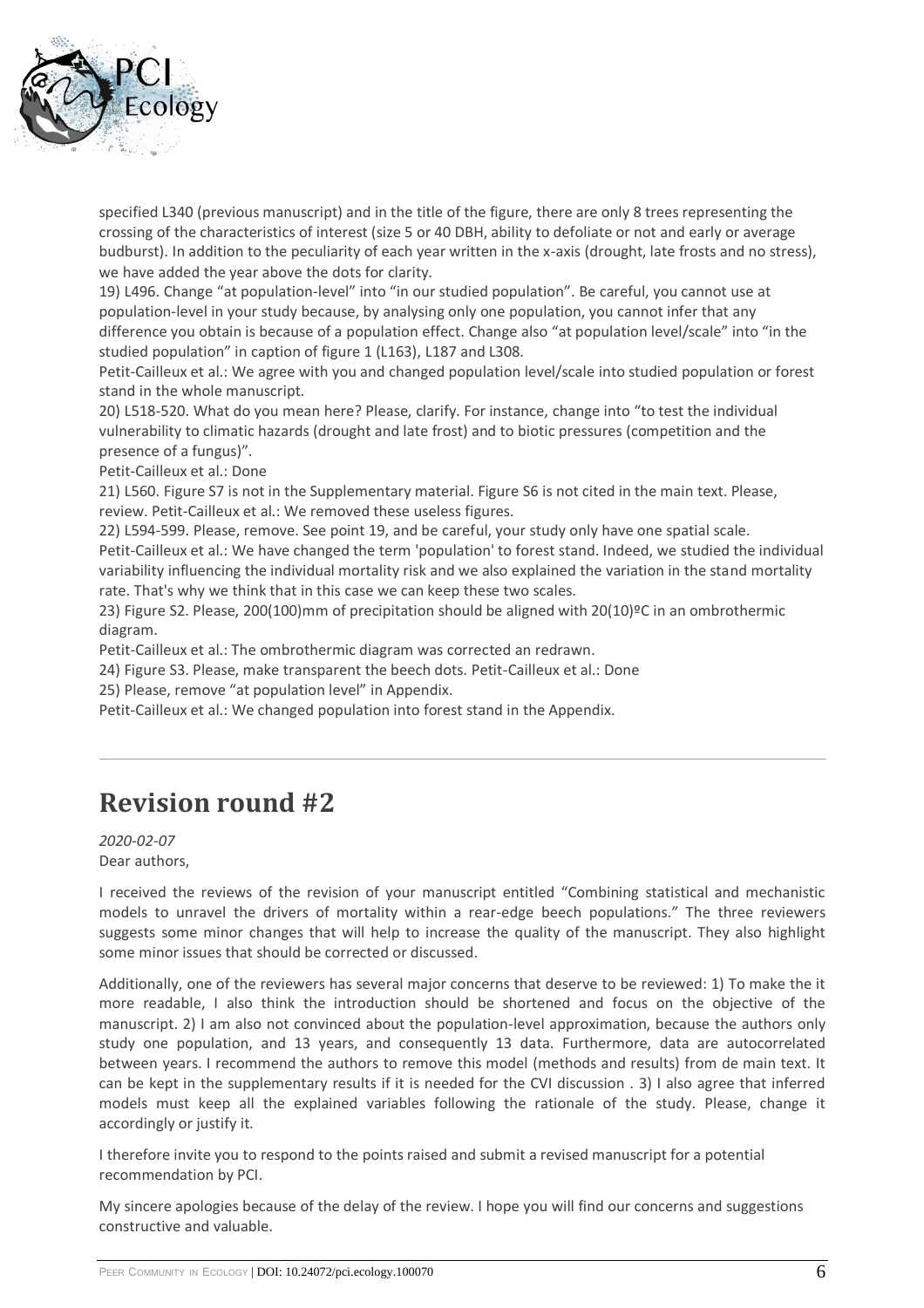

Sincerely, Lucía DeSoto.

&nbsp

#### **Additional requirements of the managing board**:

As indicated in the 'How does it work?' section and in the code of conduct, please make sure that: -Data are available to readers, either in the text or through an open data repository such as Zenodo (free), Dryad or some other institutional repository. Data must be reusable, thus metadata or accompanying text must carefully describe the data.

-Details on quantitative analyses (e.g., data treatment and statistical scripts in R, bioinformatic pipeline scripts, etc.) and details concerning simulations (scripts, codes) are available to readers in the text, as appendices, or through an open data repository, such as Zenodo, Dryad or some other institutional repository. The scripts or codes must be carefully described so that they can be reused.

-Details on experimental procedures are available to readers in the text or as appendices. -Authors have no financial conflict of interest relating to the article. The article must contain a "Conflict of interest disclosure" paragraph before the reference section containing this sentence: "The authors of this preprint declare that they have no financial conflict of interest with the content of this article." If appropriate, this disclosure may be completed by a sentence indicating that some of the authors are PCI recommenders: "XXX is one of the PCI XXX recommenders."

*Preprint DOI:* <https://doi.org/10.1101/645747>

#### *Reviewed by anonymous reviewer, 2019-12-09 13:51*

In this article, the authors investigate the causes of mortality of European beech, using a large dataset of yearly measurements of more than 4000 trees in an unmanaged forest located at the rear edge of the distribution **the species.** The species range the species of the species. They use two types of models - regression models to assess the relative contributions of drought, competition, growth, size, phenology, defoliation events, pathogenic fungi to individual-level probability of death. a process-based model to investigate i) at the population level, how modelled, climate-driven carbon reserves, loss of conductance, late frosts contribute are correlated to observed mortality (at the population level). They find that none of the three variables is, but that their combination is well correlated to observed yearly mortality. ii) at the individual (tree) level, how differences in size, phenology, ability to defoliate would affect these response traits (and mortality) depending upon climate

This is a revised version of an earlier manuscript.

I find it much clearer than previously and I think that the referees' comments were adequately addressed.

I have 1-2 minor points but am otherwise really happy with this manuscript (which has really improved upon revision):

am not quite sure that equation6 is homogeneous. - One perspective to include late frosts as a climatic variable, would be to use the variable NLF (as computed from CASTANEA) as a predictive variable in the statistical model. - for the compound vulnerability index, it might be useful to design a multiplicative index (something like PLC \* [NLF/max NLF allowing survival] / [BoR / max BoR ensuring survival])

*Reviewed by [Lisa Hülsmann,](https://ecology.peercommunityin.org/public/viewUserCard?userId=606) 2020-01-08 15:38*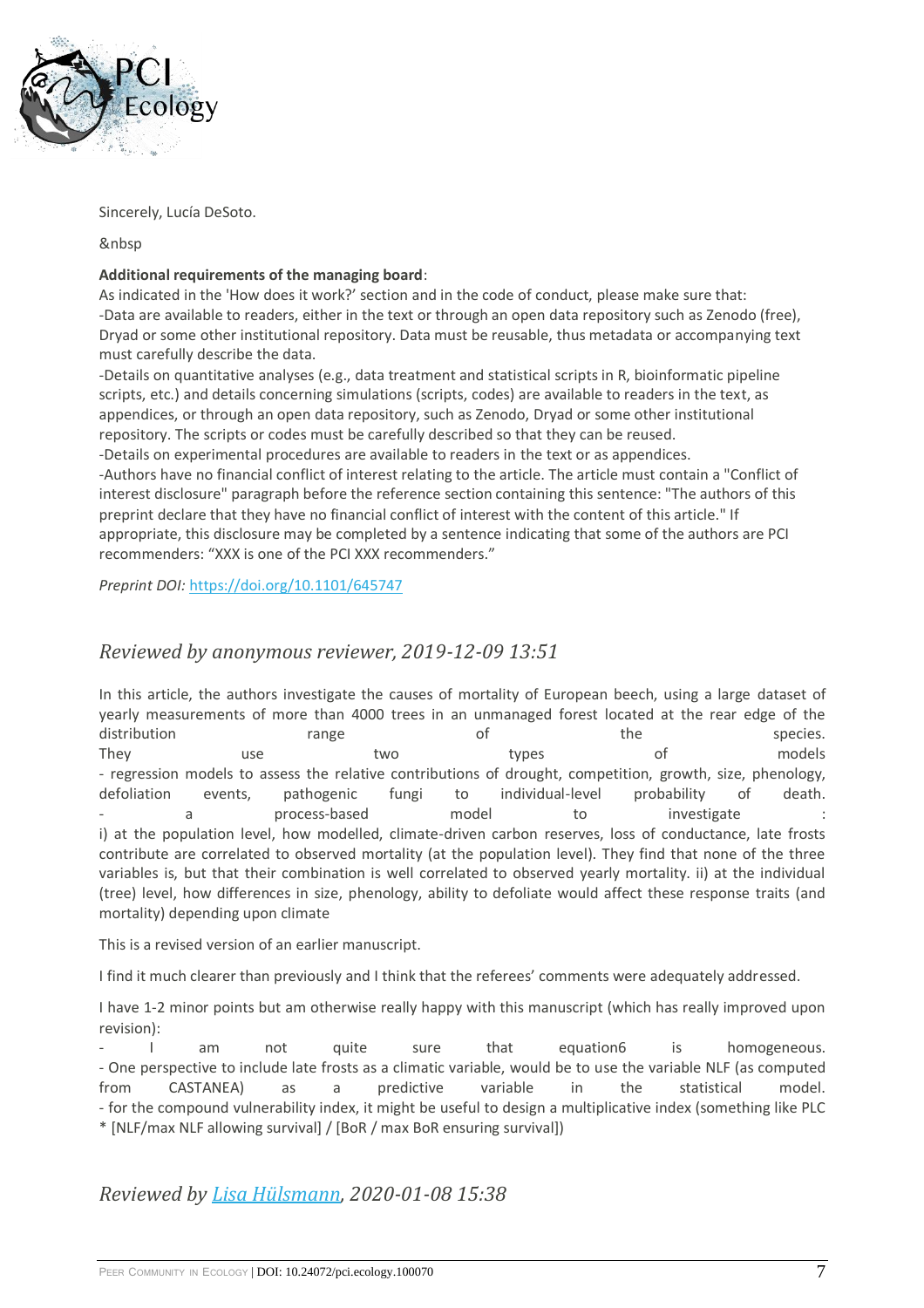

I would like to thank the authors for their extensive modifications of the manuscript and the additional clarifications that make the findings more accessible. The authors now point out the novelty of their study more clearly and have better explained how the two model types can be combined. The new overview figure and results table (why in appendix?) and modified introduction lay out the approach and findings more comprehensibly. Finally, the authors have addressed some, but not all, statistical and conceptual issues (see further comments below).

I am still not fully convinced that the approach presented is the best possible: As suggested during the first review round, the authors have fitted a survival model using individual-level mortality data (see Appendix 4). Unfortunately, they use the same set of predictors but include no climatic variability into the model, although jointly testing for individual tree characteristics and climate would be - in my opinion the - biggest advantage of such an approach. I cannot fully understand why the authors conclude that climate cannot be incorporated. Doing so will probably also solve the issue of non-proportional hazards – e.g. when using interactions with climate. Note that I am aware that climate is equal for all trees and that not all individuallevel variables are available for every year. A solution could be to simply keep these variables constant or to interpolate between years where applicable. I agree that this is not an ideal solution but still think this is not a reason for collapsing the response data a priori (see previous review round). I think an individual-based model with climatic effects (also in interaction) could make the whole study more meaningful, but I leave it to the authors if such a model should be part of this manuscript.

Further, I see two issues that could be improved in the new version:

(1) The focus and the research questions of the study could be more precise. This applies in particular to the abstract but also to the end of the introduction. It may also be helpful to slightly streamline the introduction to better match the research aims (e.g. I don't think that the carbon starvation versus hydraulic failure discussion is that important for the findings). In general, the introduction could be more concise, while the end of the discussion may profit from a few concluding sentences including the main findings and their relevance.

(2) The focus on population- versus individual-level processes is my opinion not an ideal way of structuring the findings. Mortality rates are only the result of individual level processes and even if one must collapse the data to a lower resolution (here mortality rates of a population) to identify mortality drivers, this is not an advantage but a compromise. Therefore, I would find it more compelling to structure the findings around the different types of mortality drivers itself rather than the level at which they become effective.

# **Statistical feedback:**

I appreciate the new population-level model that tests for predefined influences and thus suffers less from data dredging. However, I would like to mention that every model selection (both manual or automatic) is in general not a good idea if the aim is inference and not prediction, even if more data is available. I know that this is a common approach in ecology, but the conclusions from reduced models are wrong. This is particularly true for p-values which become smaller and more significant in model selection. In case of the individual-level model, p-values are very small so even in the full model the effects are likely significant. Another problem of model selection is that effect sizes and directions may be wrong, if important confounders are removed from the model during the selection process. In conclusion, model selection should be avoided in case of inference and is recommended for prediction only. For more details see e.g. Georg Heinze, Christine Wallisch et al., Variable selection – A review and recommendations for the practicing statistician. Biometrical Journal 60 (2018), S. 431-449 and D. J. Lederer, S. C. Bell et al., Control of Confounding and Reporting of Results in Causal Inference Studies. Guidance for Authors from Editors of Respiratory, Sleep, and Critical Care Journals. Ann Am Thorac Soc 16 (2019), S. 22-28.

Time series are typically characterized by autocorrelation, e.g. the value of this year depends on the one of last year. One assumption of calculating correlations and regression models is that the observations are independent, which is not true for time series. Ideally, this should be accounted for when correlating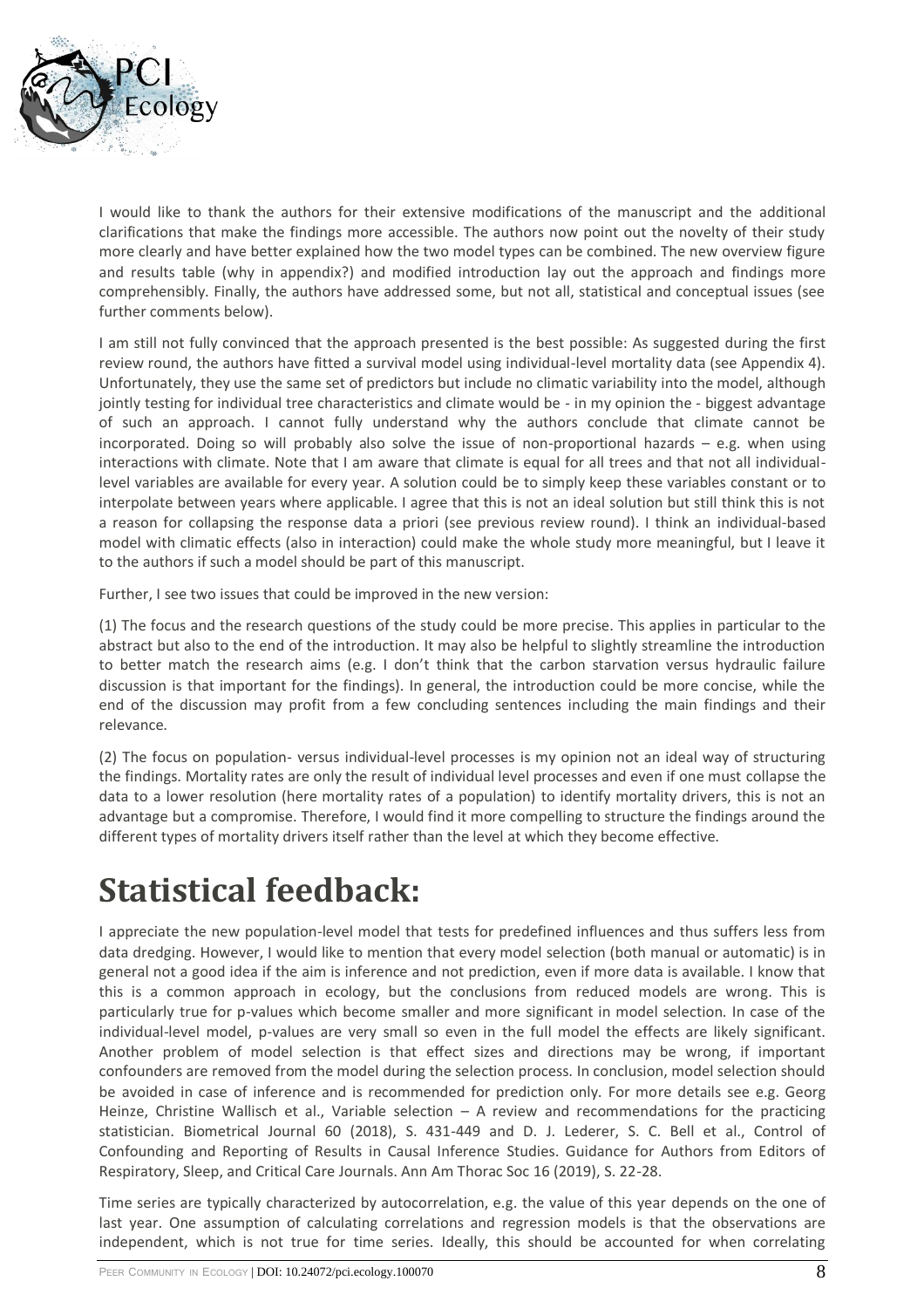

mortality rates and PBM outputs and fitting the population-level mortality model. Note that this is not done with using climate as a predictor. Nevertheless, I agree that fitting autocorrelation is probably difficult considering the rather short lengths of the time series.

# **Specific comments:**

Line 35: I would argue that some of this is already known but their remains high uncertainty. So maybe relax this statement a bit.

Line 36: After the intro and research gap sentence, I typically expect a sentence that defines the research aim of the study.

Line 38: Which decline is meant here?

Lines 42-43: To me it is not clear why it is important to emphasize that this is a feature of the population level. The processes are expected to occur on the individual level, and I don't think it is helpful to emphasize the difference here as it may make the reader to assume that the processes are not important at the individual level. I think the model type is more important than the level of observation.

Lines 74-85: This part may be shortened.

Line 110: stand size?

Line 111: "level" is missing after "individual-".

Line 127: I think the decrease was not dramatical. "can decrease" is maybe more correct.

Line 174: Do you mean patterns or drivers?

Line 180: "When and how" sounds very vague to me.

Lines 180, 182 and 185: I think "questions" is better than "issues".

Line 436: I think this is also relative mortality probability!

Line 501: ideally, one should report mortality rates together with the size threshold.

Line 512: The conclusions about hydraulic failure and carbon starvation are not based on empirical evidence but rather reflect the believes about these processes and how they were implemented in CASTANEA. I don't think that only because the composite index is slightly correlated with mortality rates this is enough to say that both processes indeed cause mortality.

Line 538: From what do you know conclude that the trees die from drought and frost? How about competition?

Lines 590-591: What is meant with "high precision local mortality predictions"?

Lines 591-592: "A weaker ability to generalize" is also mentioned as a disadvantage of PBMs in the intro. This is a bit confusing…

Line 601: You may add a reference to Cailleret, M., Bircher, N., Hartig, F., Hülsmann, L., and Bugmann, H.. 2020. Bayesian calibration of a growth‐dependent tree mortality model to simulate the dynamics of European temperate forests. Ecological Applications 30(1):e02021. 10.1002/eap.2021

Lines 613ff: If "disaggregate" means comparing the contribution of different factors, I would argue that this is not possible with the results of this study. To me this seems possible only if the lower level (individual level) model includes also climate variables.

Line 633: I think the discussion should end with a few conclusions.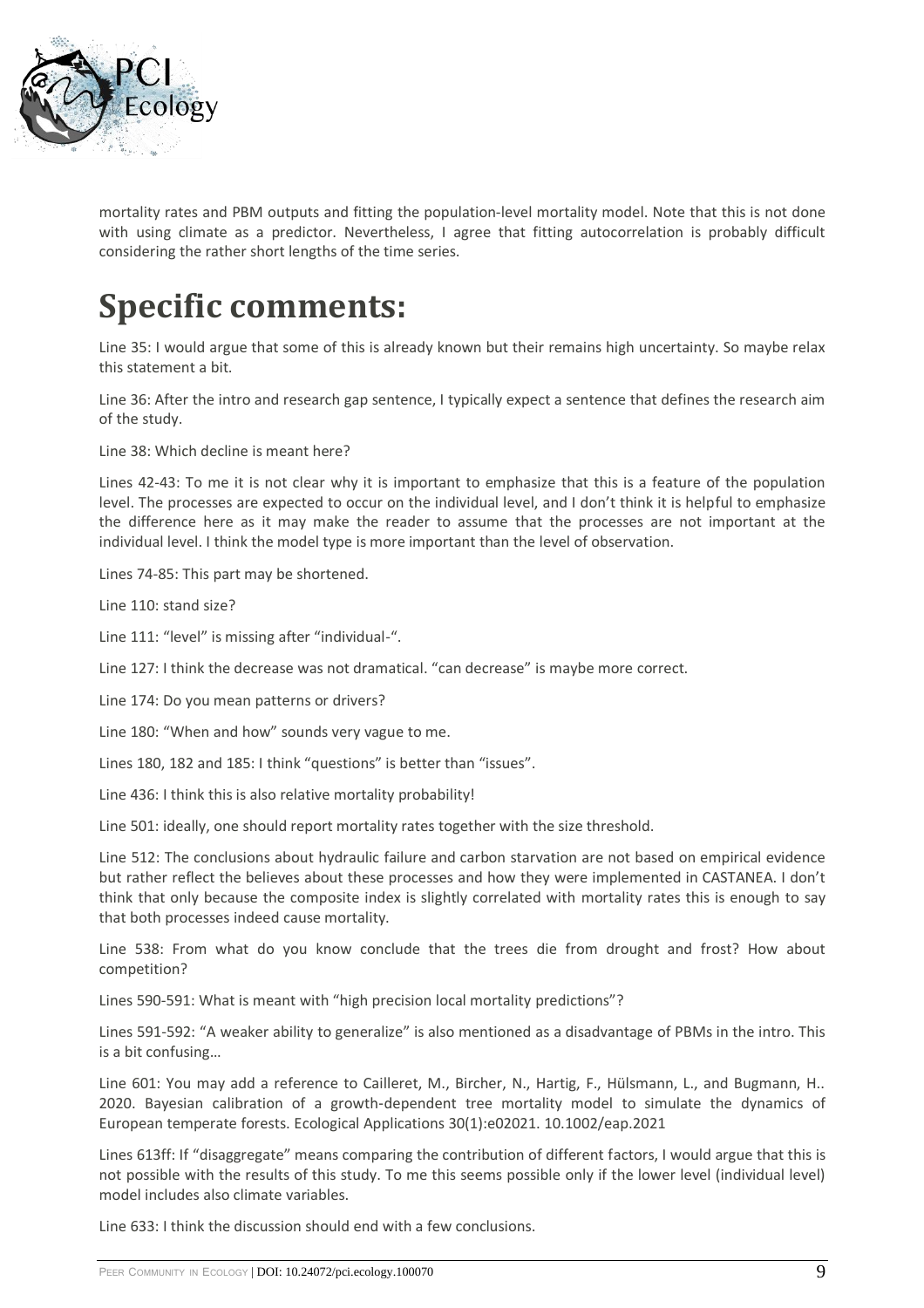

Table S2: This could also be an element of the main article. Be more precise about the effects of drought on the mortality rates. What does "when and how" means here? NLF, PLC, BoR and CVI and their correlation with mortality rates could also be a third question, e.g. "Which indicators of tree decline that can be derived from PBM are linked to tree mortality rates?"

#### *Reviewed by anonymous reviewer, 2019-12-03 13:57*

This is a revised manuscript. The authors have improved the manuscript based on the review comments and answered all our comments. Figure 1 and Table 1 are important additions to the manuscript to clarify the measured variables and used approaches. Also simplifying the statistical analysis at population scale made the manuscript more clear. However, I think the manuscript still needs some rather minor improvements before it is ready for publication.

Detailed comments:

Line 38: I am not sure what "decline on mortality" means? Maybe just "mortality".

Lines 42-43: I think it is important to express it clearly in the abstract that mortality rate at population level was associated with all processes simulated with the PBM: conductance loss, carbon reserve depletion and occurrence of late frosts. In the current form, the reader might get a wrong impression that these tree processes were identified among many others to be the most important ones.

Line 160: Rephrase "the right text in square boxes"

Lines 164-166: You make two simulations with CASTANEA: one at population level using a simulation of a stand with 100 trees (and compare the results with measured mortality), and another at individual level investigating the differences in physiological responses between individuals with different characteristics. I think this is not clear from Figure 1 and its figure caption. Also, I would consider including Table S2 into the manuscript. This would clarify things even further.

Line 171: Percentage loss of conductance (delete the extra "of" throughout the manuscript).

Lines 215-216: The division of variables into endogenous and exogenous is not clear to me. For example, stem diameter is affected by both endogeneous (i.e. age) and exogeneous (i.e. competition) factors. How do you define this division, and do you really need such a division?

Table 1: In the mean, min and max, you use varying amount of decimals. Please be consistent.

Line 244: What does an "ordered variable" mean here?

Line 264: "all indices reached a ceiling after this distance value" is odd language. Please rephrase.

Lines 334-335: It is mentioned here that CASTANEA was validated based on ring width patterns and reference to Appendix 2 is given. I think the results of the validation should be summarized here. It should be said that although growth simulated with CASTANEA correlated with observed growth, CASTANEA overestimated growth strongly, and simulated a decreasing trend in growth over time that was not visible in observations.

Figure 2. Use the same axis range for the mortality rate in all subfigures (it now varies from -1 to 3.5, to 0 to 4.5 depending on the figure).

Lines 418-425: This section is about statistical analysis on population scale, and has been greatly condensed since the first version. This decision is good. However, in case any statistical analysis on population scale is maintained, some results should be shown in the manuscript. Now there is nothing (only in the appendix).

Lines 439 and 448: subscript Nstem

Line 486: Either "shed new light" or "gave new insight"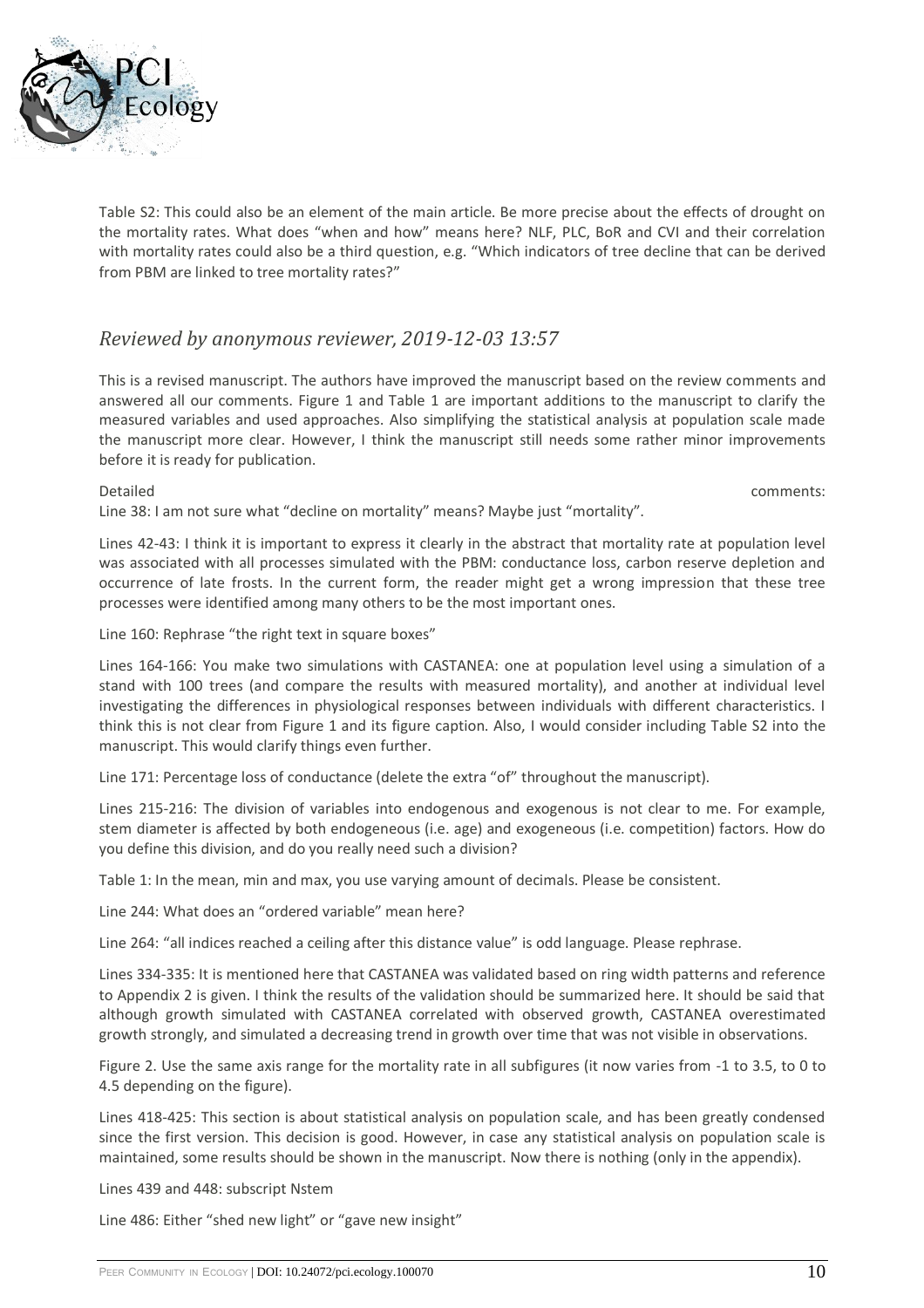

Line 502: remove "automatically"

Line 508: remove two extra commas

Line 517: replace "or" with "and"

Line 533: high mortality in 2007

Line 569: What do you mean by mechanical increase of water need?

Lines 597-599: If you compare measured mortality with variables simulated with CASTANEA, how do you there finely integrate the statistical and simulation approach? Please rephrase.

#### *Author's reply:*

[Download author's reply \(PDF file\)](https://ecology.peercommunityin.org/download/t_recommendations.reply_pdf.89006813255aaf13.526573706f6e73654c65747465725f76657273696f6e332e706466.pdf)

### **Revision round #1**

*2019-08-13* Dear authors,

I have solicited three reviews of your manuscript entitled "Combining statistical and mechanistic models to unravel the drivers of mortality within a rear-edge beech populations." Reviewers agreed that the topic of tree mortality is interesting and the study of its causes as you carried out had merit. However, reviewers also stated that the paper should be clarify because of the complexity of the study. They thoroughly reviewed your manuscript and made noteworthy suggestions to improve its quality.

Based on these concerns, I think your preprint needs improvements. I invite you to respond to each point raised by myself and the reviewers and submit a revised manuscript for a potential recommendation by PCI.

My specific comments highlighting mine and reviewers' concerns are detailed below:

1. All reviewers raised that methods should be revised in order to better analyse data and fit the models. Also description of the variables used should be reviewed to make them well-defined. For instance, in Table 1 the time (and frequency) when the variables were recorded should be included.

2. One of the reviewers was concern about the population-level models and suggest the authors to focus on individual models, I agree with her and also think that the study lacks of replicates for population. Authors achieved results that may be only reliable for their specific population, and thus locally appealing.

3. Results are difficult to follow because of the large number of variables used. For, instance, other reviewer made the helpful suggestion of using a table that should be not dismiss.

4. All reviewers agree that the introduction is fine but asked for more detailed discussion of the conceptual framework. Particularly, I found that introduction and discussion are vaguely interconnected.

5. As authors aimed "to investigate patterns of mortality within a population located at the warm and dry ecological margin of European beech", I wondered about the expected results of the study and its explicit hypotheses.

6. Finally, the size of the numbers legends of the figures should be larger.

Sincerely, Lucía DeSoto

#### **Additional requirements of the managing board**:

As indicated in the 'How does it work?' section and in the code of conduct, please make sure that: -Data are available to readers, either in the text or through an open data repository such as Zenodo (free), Dryad (to pay) or some other institutional repository. Data must be reusable, thus metadata or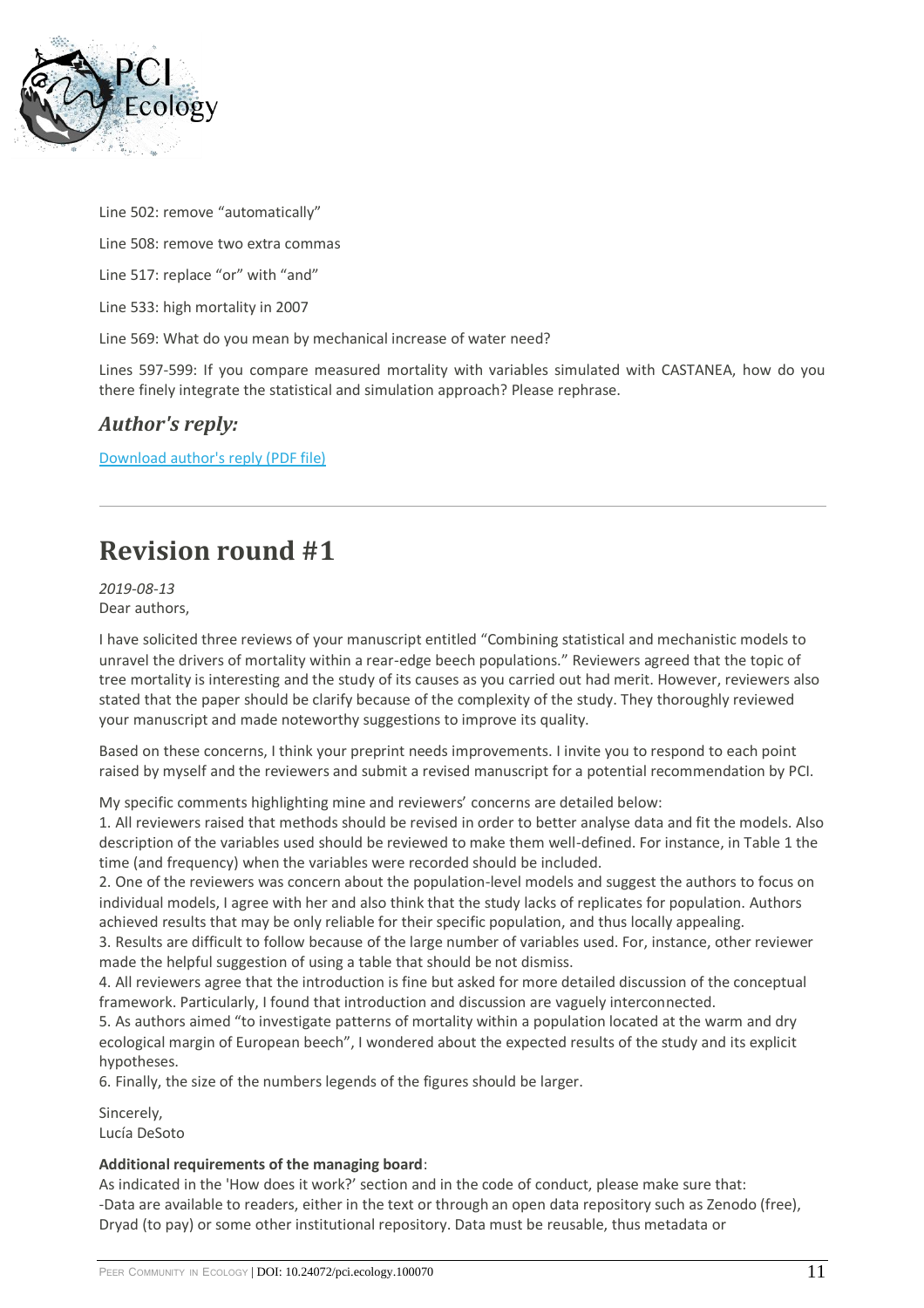

accompanying text must carefully describe the data. -Details on quantitative analyses (e.g., data treatment and statistical scripts in R, bioinformatic pipeline scripts, etc.) and details concerning simulations (scripts, codes) are available to readers in the text, as appendices, or through an open data repository, such as Zenodo, Dryad or some other institutional repository. The scripts or codes must be carefully described so that they can be reused. -Details on experimental procedures are available to readers in the text or as appendices. -Authors have no financial conflict of interest relating to the article. The article must contain a "Conflict of interest disclosure" paragraph before the reference section containing this sentence: "The authors of this preprint declare that they have no financial conflict of interest with the content of this article." If appropriate, this disclosure may be completed by a sentence indicating that some of the authors are PCI recommenders: "XXX is one of the PCI XXX recommenders."

*Preprint DOI:* <https://doi.org/10.1101/645747>

#### *Reviewed by anonymous reviewer, 2019-06-19 19:31*

Review for Combining statistical and mechanistic models to unravel the drivers of mortality within a rearedge beech populations.

This manuscript uses statistical and process-based models to study mortality of Fagus sylvatica at individual and population scale. The main results are that drought and late frost events were the major environmental causes of mortality at the population scale, whereas loss of hydraulic conductance and carbon starvation were the physiological stresses connected to mortality. In individual level, high mortality was related to low growth rate, high crown defoliation, infection by a fungi, high competition, high loss of hydraulic conductance, higher frequency of late frosts, and to early (statistical model) or late (process-based model) budburst. The topic is important and the approach is very promising. However, it is also challenging to report in a clear and structured manner due to its complexity. This still needs improvement before the manuscript is ready for publication. Also, there are several (small) technical mistakes and the language should be improved to be fluent.

I have one more general comment on the paper, and the detailed comments you find at the end of this letter. Statistical models were used to quantify the effects of climate, competition, tree size and health on mortality, and process-based models to find the physiological mechanisms among carbon reserves, hydraulic conductance and late frosts that explain these effects. I like the idea, but my largest confusion is that why did you not write open and discuss the processes that the PLC, carbon starvation and frost damages affect in the simulation model, and what is their role in the simulated mortality (not only measured mortality)? I think this needs to be clearly presented. Also, I would be interested to see the number of late frost days also in the statistical model as it is mainly a climatic variable (although taking into account the timing of bud burst).

Detailed comments:

Page 2, lines 36-37: "…mortality decreased with mean growth, and increased with crown defoliation…" Please write it open that mortality decreased with increasing mean growth and increased with increasing crown defoliation?

Page 2, line 40: Please explain why the frequency of late frost days is studied with the process model? Were frost damages caused by late frost days included in the processes of the simulation model, i.e. did late frost days decrease photosynthetic capacity of the tree due to frost damages or something similar? In general, I think it is important to explain what are the main processes in the model affected by these variables (frost days, PLC and carbon starvation) – even if it could be found from earlier publications. This is essential to understand the studied mechanisms behind the mortality.

Page 2, line 40: "earlier trees" does not mean anything, please write "individuals with earlier bud burst" or something similar.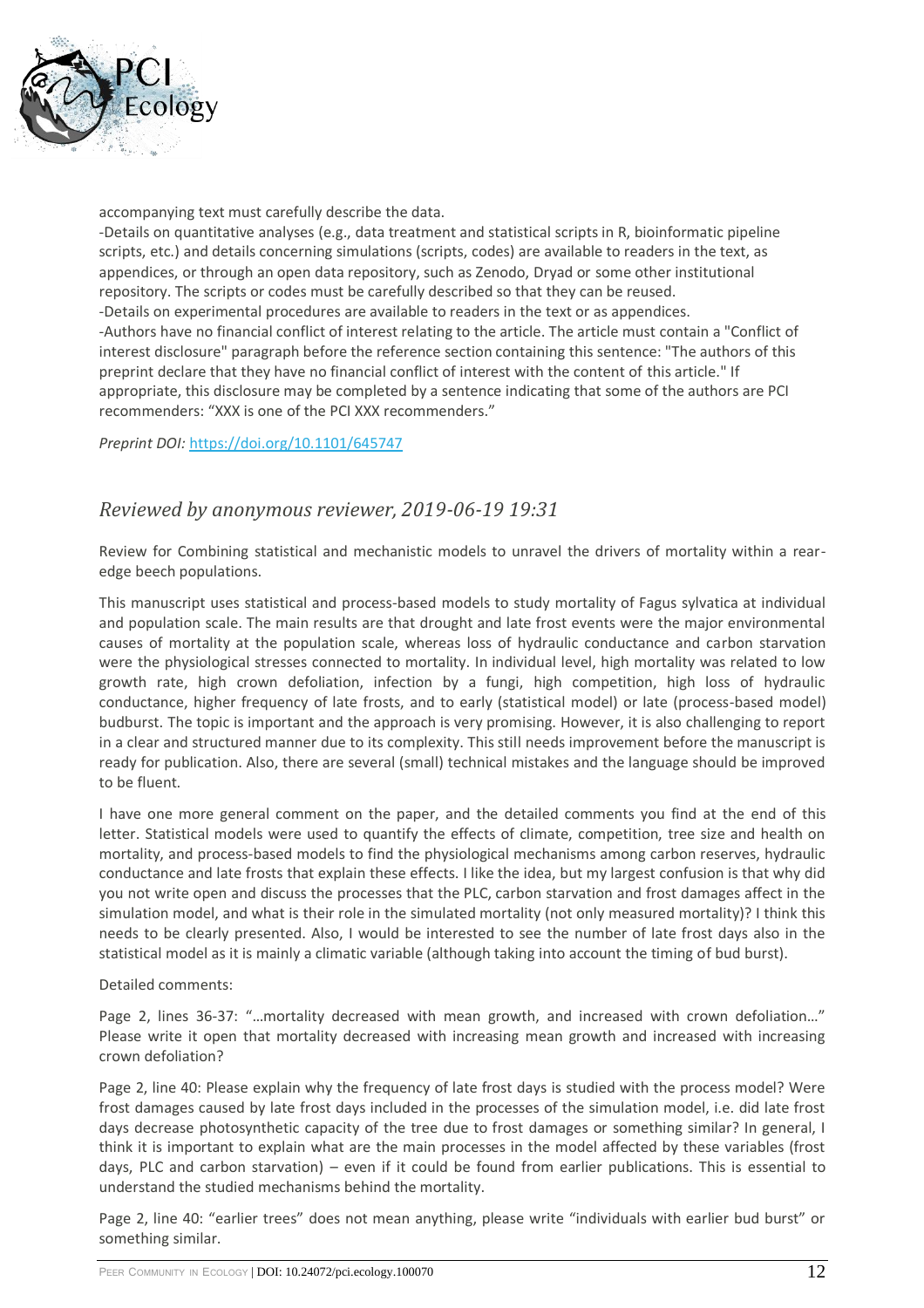

Page 3, line 73: Remove the word "vessel"

Page 5, lines 128-132: I suggest not to use the term "iconic" here.

Page 5, line 151: You have listed "decline" as a monitored variable. But decline of what?

Page 8, line 225: I think the index that was counted only for trees >3m away from the target tree is Competintra not Competintra+. Please check this.

Page 8, table 1: In the table caption, you refer to tables 1A and 1B, but there is no subtables A and B. So add A and B to the table or remove from the table caption.

Page 8, table 1: How can Competintra minimum and maximum values be larger than those of Competintra+, although the latter one includes more trees (also trees closer than 3 m from the studied tree)? Please check this.

Page 8, line 240: You use altogether seven R packages (If I calculated correctly). This shows clearly the complexity of the paper.

Page 9, line 254: Don't you have one to three variable per category (the equation below)? Please check this. Also all the equations should be numbered (eq. 1); please correct this throughput the whole manuscript.

Page 9, lines 259-263: Check the abbreviations of all variables in this paragraph, there are confusions. In the equation, you don't have MeanTDriestQ, but you have MeanTColdestQ. Also, you do not have SPEI\_maxn in the equation at all. The sentence is also confusing, please rewrite.

Page 10, lines 278-279: You have competition index and DBH both in the same model. Competition index is derived from DBH, so they are highly correlated. This could have been avoided by using e.g. height as a variable describing tree size.

Page 10, line 303: You need to write what is Oddsnormal in the equation; it is not given.

Page 11, line 308: Write "coarse roots"

Page 11: I do not find information on what are the input parameters for the simulations? There are some climate variables, but which? Please write open clearly.

Page 12, line 352: It is difficult for me to understand why you need such an index variable for a process-based model, when you already include all the variables in the model that constitute the index. If there is a combination effect of these stresses, it should be taken into account in the model with interactions between processes.

Page 12, line 366: Please refer here to fig. 1. Based on the figure, the mortality rate is as high in year 2007 as it is in year 2010. Also in year 2004, the mortality is nearly as high.

Page 12, line 370: Be careful with the variable abbreviations. Check from page 9 which abbreviations you used, and use them consistently (SPEI3*JJAn instead of SPEI*JJA; PDriestM instead of PdriestM).

Page 13, line 372: What does it mean in practice that the relative mortality rate was decreased by 1.15 and 3.03 times? The likelihood of mortality increased 1.15 and 3.03 times per how big change in SPEI JJA and PDriestM?

Page 13, line 397: The combined index did not correlate at all with observed mortality in year 2007. On that year, the mortality rate was high, but the index did not catch it. This should also be stated and discussed.

Page 14, Fig. 1: The mortality rate on the second y-axis is not percentages, but shares instead (multiply with 100 to get percentages). Also, use the same scale for the mortality in all sub-figures (now the second figure has different scale than the others). Also, I wonder why it is not shown how the different physiological stresses correlated with the simulated mortality (it only shown how they correlated with measured mortality)? I think it would be informative to show also this as it would show how severe is the effect of each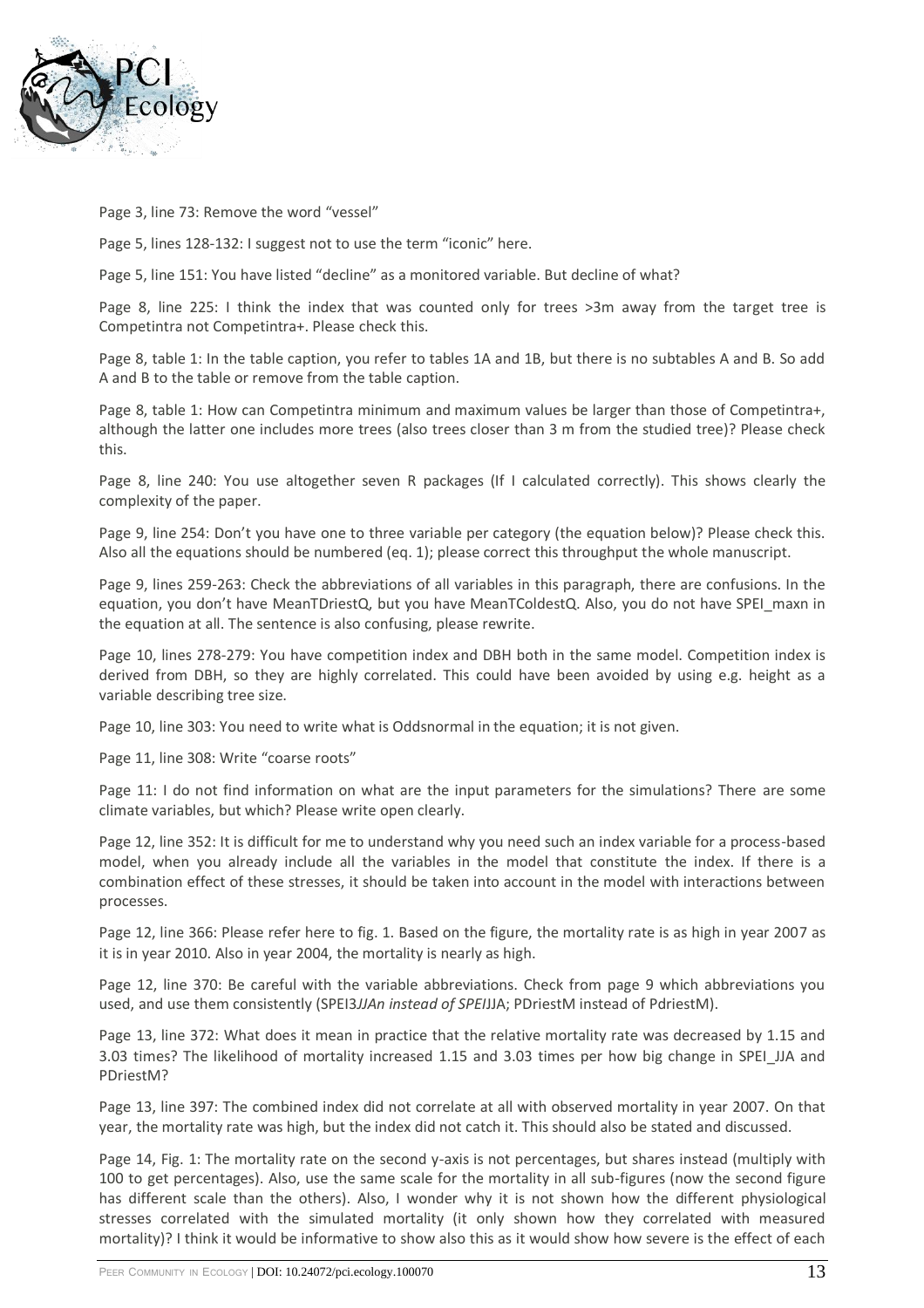

physiological stress to the simulated mortality following the processes and their connection built-in in the simulation model.

Page 15, line 410: You can remove "(i.e. dead individuals truly observed dead)" as this is obvious.

Page 15, lines 412 and 413: See my comment related to page 13, line 372.

Page 16, lines 438-440: How about years 2009 and 2016 that were also good years?

Page 17, line 444: It is difficult to understand why large trees would have lower reserve of carbon than small trees. Can you explain this a bit more?

Page 18, line 484: It does not make sense to give so many decimals in the mortality rates by Archambeau et al. (2019).

Page 18, lines 507-508: Please check the end of this sentence; there is something wrong.

Page 19, lines 522-528: Please rewrite this part. It is really difficult to follow.

Page 19, line 535: I think plants often defoliate to prevent xylem embolism, not because of it (or probably both). Shedding the leaves helps to avoid cuticular transpiration.

Page 21, line 589: I don't understand what is meant by saying that due to so many recurrent dry years the benefit of defoliation becomes negligible. Can you please write it open?

#### *Reviewed by [Lisa Hülsmann,](https://ecology.peercommunityin.org/public/viewUserCard?userId=606) 2019-07-31 09:50*

In this manuscript, Petit-Cailleux et al. explore and quantify drivers of tree mortality in *Fagus sylvatica* at the individual and population level using two complementary approaches: (1) fitting statistical models with inventory data from a rear-edge beech population, and (2) applying the mechanistic model CASTANEA to the same site.

As the authors nicely synthesize in their introduction, disentangling the multiple interacting factors that cause tree mortality and appropriately integrating them in dynamic vegetation models are key issues for forest ecology and climate change adaptation. This makes their study an interesting and timely contribution to the field of tree mortality research.

I have, however, methodological and conceptual concerns that restrict the validity of the current conclusions and would like to make several suggestions how the authors can increase the overall significance of their manuscript.

The following choices are, in my opinion, critical and can cause unreliable results: The authors (1) fit a betaregression model for the population-level mortality rate that has only 14 observations but 28 predictors, while the data points are not even independent because of temporal autocorrelation, (2) carry out strong model selection (for both empirical models) and then interpret p-values, which is statistically inadmissible, and (3) unfortunately collapse their - in fact very valuable - dataset in two ways: on the one hand to population-level mortality rates and keep the temporal variability, and on the other hand to long term mortality probabilities but keep individual-level variability.

Regarding the conceptual framework, I would like to encourage the authors to discuss in more detail how they think mechanistic models should be employed to disentangle the drivers of tree mortality, taking into account that models can only reflect those processes that are implemented in the simulation framework and that the uncertainty for model parameters is typically very large.

In the following, I point out in more detail why I believe the analyses should be improved, what the authors could do instead and where more context and discussion is needed.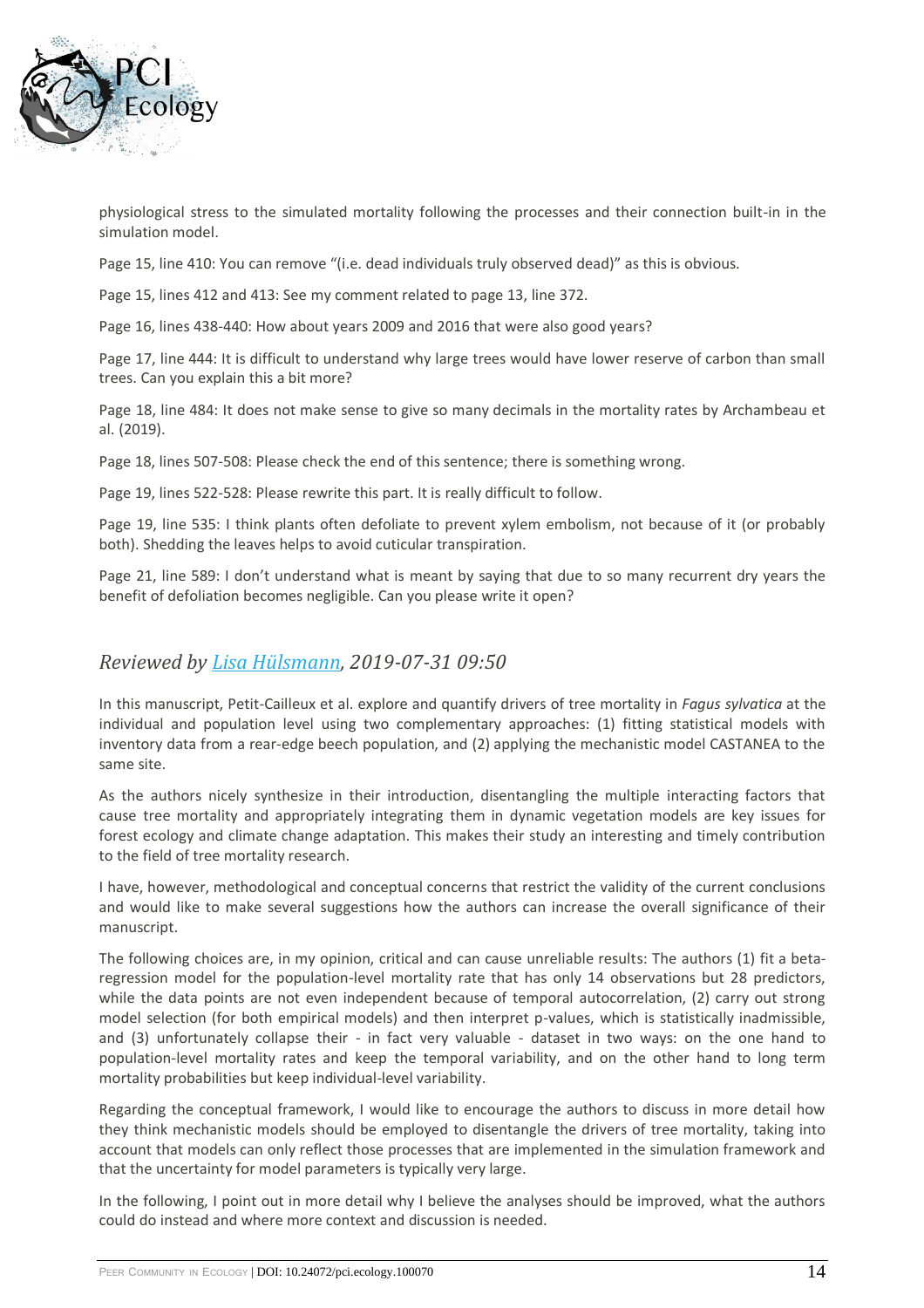

# **Statistical mortality models**

Problems of the beta-regression model of annual mortality rates for 14 years:

- The model can test for climate and competition effects only, while it is known that large trees may react differently to drought than small trees.
- The number of observations available for the population-level model is very small (n=14). The result is that the authors carry out a very strong model selection on 28 predictors. For predictive models, this may be a reasonable approach, but for inference this is a clear example of p-hacking. In this case, the discrepancy between available observations and tested predictors is so large that the resulting model is basically useless.
- The model doesn't account for temporal autocorrelation.

Problems of the logistic regression for individual tree status at the end of the observation period:

- The authors don't make use of the 6 months resolution of the mortality surveys. This is unfortunate because, in my opinion, the high temporal resolution is the biggest strength of their dataset. This would also allow to disentangle the various drivers of mortality, which is actually what the authors promised in their introduction.
- The model can test for the effect of tree characteristics and competition only, but not of climate.

To improve the reliability and significance of their empirical models, I suggest that the authors (1) fit only one mortality model that keeps both levels of variability (individual and temporal) using half-annual mortality probabilities of individual trees as a response variable, (2) jointly test for the effect of climate, competition and tree characteristics including also seasonal (winter/summer) effects and lag effects of drought and frost, (3) adequately control for temporal autocorrelation, and (4) choose a well-defined set of predictors based on ecological hypotheses so that model selection is unnecessary.

# **Mortality at the tree or the population level**

The authors carry out both approaches at the tree and the population level. While I agree that populationlevel mortality rates are intuitive and helpful for reporting trends, I doubt that they are an ideal level for analyzing mortality drivers in inhomogeneous populations. Basically all mortality drivers may have different effects on small versus large trees. In addition, mortality rates can be derived from individual-level mortality probabilities. I suggest that the authors concentrate on individual mortality probabilities in both approaches.

The only case where I find the focus on mortality rates helpful is when comparing observed mortality rates against the proxies of physiological stress. I would see this as a rough test that the model can reflect those stresses that are relevant for observed mortality.

### **Using mechanistic models to disentangle the drivers of mortality**

The authors state that they aim to "decipher the respective roles of the drivers and mechanisms underlying tree mortality and understand their variability among individuals or years" (see discussion). To this end, they apply the process-based model CASTANEA and analyze three stress indicators: percentage of loss of conductance (PLC), biomass of reserve and number of late frost days. To test if these stress indicators are more or less realistic, they correlate them against the mortality rate. I think this should be okay, but the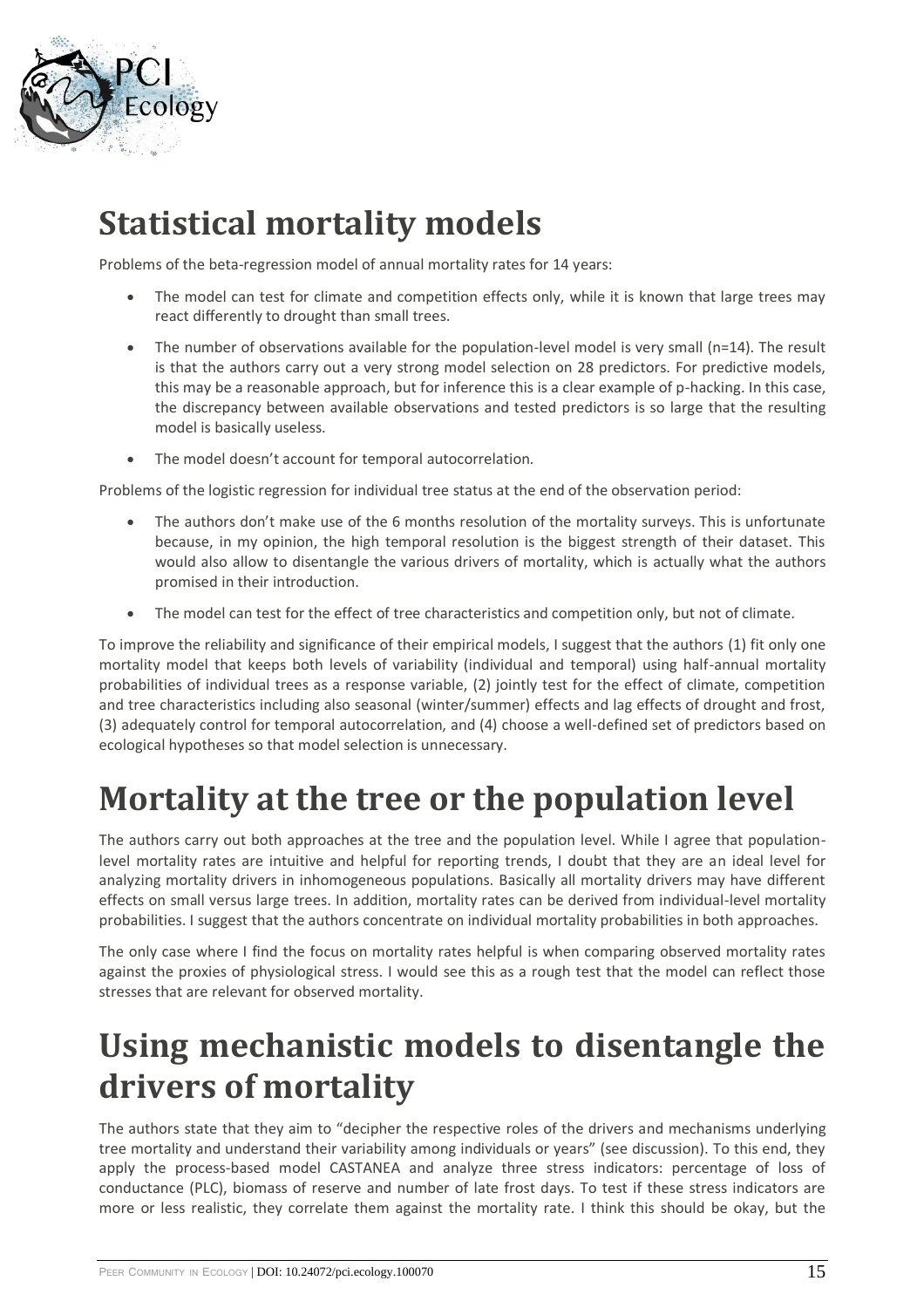

authors could do better in explaining their approach, the underlying assumptions and discussing its limitations.

Specifically, I am missing some critical notes on the limited number of mortality causes that are implemented in process-based models in the introduction and discussion. Using models to identify drivers of tree mortality can only reveal those processes that have been implemented in the models, while processes that are missing, e.g. competition and pathogens, cannot be reflected. The authors should also comment on how reliable the model parameterization is, i.e. how much they trust the simulation results.

I am not very familiar with the details of CASTANEA. From how the authors set up the analyses of the model simulations, I thought CASTANEA doesn't explicitly simulate tree death, but physiological indicators only. In Line 562 however, the authors mention that CASTANEA cannot simulate "background mortality". Maybe this refers to the inability to account for stresses due to resource competition? If CASTANEA also provides mortality probabilities, I think it would be great to make a similar individual-based mortality model for the model output, to compare how mortality is driven in the model compared to the observations.

# **Specific comments**

Line 28: Consider rephrasing: "an exceptional annual monitoring of 4327 individual European beech trees". Is it annual or every 6 months?

Lines 29ff: Consider rephrasing: "We combined two types of approaches to analyze beech mortality: (1)…, and (2)…"

Line 36: "In the statistical models"

Lines 38-39: Consider rephrasing: "The interaction between tree size and defoliation was significant, indicating a stronger increase in mortality probability due to defoliation for small than for tall trees."

Line 40: Unclear what "earlier" trees are.

Lines 75-76: Consider rephrasing: "which can eventually become depleted, particularly…".

Line 97: Remove second time "reflush".

Lines 108ff: Typically, empirical models are not for mortality rates (also not those cited here), but for mortality probabilities. Please correct.

Lines 118ff: I don't really understand, why non-linearity is a problem, at least not as an inherent problem of empirical mortality models. Empirical datasets from inventories are typically quite large and allow testing rather complex functional forms including non-linear relationships. It is true that in some studies this possibility is not sufficiently explored, but in my opinion, this is not really a disadvantage of empirical mortality models. There are other more important limitations: low temporal resolution of data, reason of death is often not known (btw: is information on this recorded for the site used in this study?).

Lines 128ff: The next two sentences sound contradictory. I get the point, but the phrasing can probably be improved.

Lines 132ff: To what kind of individual effects to you refer here? Be more precise.

Line 139: Maybe it would be helpful for the non-European reader to specify where the rear-edges of beech are?

Line 142: Consider rephrasing of the "have been associated in beech to decreased growth".

Line 147: Remove "of".

Line 148: I really liked your introduction of Fagus sylvatica and why it is interesting to study it!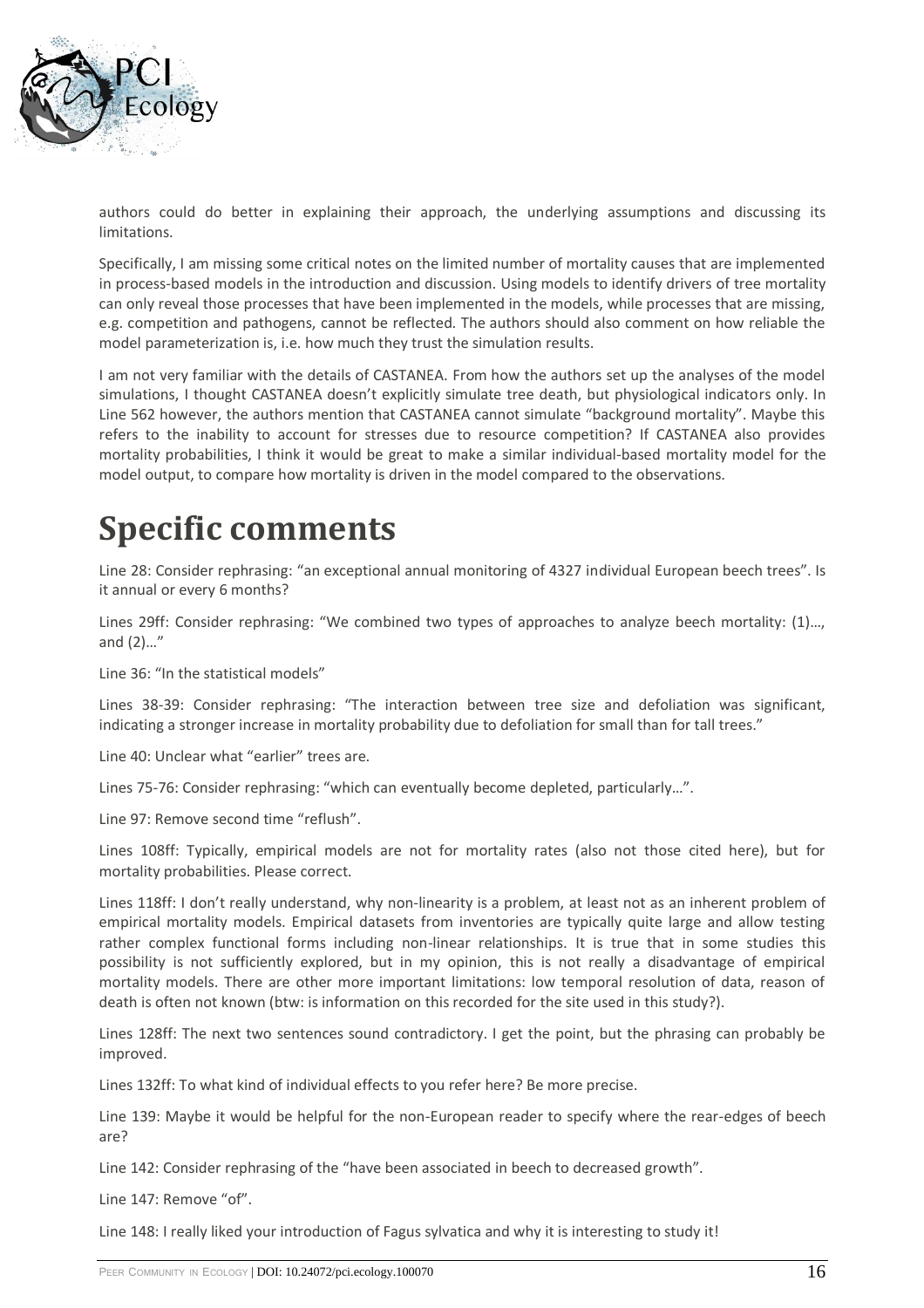

Line 151: You could mention the location of the site here already.

Lines 163-164: "South of beech distribution area" sounds a bit strange.

Line 166: Are the temperature values absolute, daily or monthly minima/maxima?

Line 170: "removed"

Lines 173ff: At which spatial resolution were these additional variables recorded?

Lines 190: Consider renaming to "DBH2002".

Line 194: There may be several problems here. I think the equation is not correct. First, the radius should be squared. Second, relative basal area is typically a relative measure with respect to the basal area at  $t = 0$ : BA1-BA0 / BA0. The equation here is only annual basal area increment. Finally, how do you deal with trees that died between 2002 and 2012? DBH measurements of dead trees are very unreliable, e.g. because the bark can fall off.

Line 205: I don't understand the meaning of "ratio ordered" in this context.

Line 219: Consider rephrasing "We computed this competition index in three ways:".

Line 220: Same "coppice" or same "species"? It may be helpful to introduce the idea and your definition of "same coppice" before using such definitions.

Line 226: Do you mean the "indices" or the "estimated slopes" reached a plateau?

Table 1: Why are the values for COMPETintra+ smaller than those of COMPETintra?

Lines 234-235: Consider rephrasing "… since 1976 and 1960 for temperature and precipitation/mean relative humidity, respectively".

Lines 242ff: Check sentence structure.

Lines 244-245: Does the number of days with negative temperature occurring after beech budburst account for the budburst date of individual trees?

Line 262: Remove second "is".

Line 265: I guess you mean predictors not factors.

Line 275: What do you mean with qualitative explanatory variables? Categorical variables? I find this terminology a bit uncommon.

Lines 294-296: True, but then you wouldn't do model selection at all.

Line 297: I think that odd ratios can only be compared if the continuous predictors in the model are scaled.

Line 324: I am missing a sentence on the aim of using CASTANEA including which information is reported from the models and why. Or this should be outlined in "Simulation design".

Lines 330ff: Check the suitability of the verbs used. Estimate, calculate, compute and simulate don't mean the same thing… I would also start with the equation of PLC and then explain its components. Starting with leaf water potential after the sentence on PLC and defoliation seems not intuitive.

Line 349: What do you mean with "stresses without a priori"?

Lines 356-357 and 359: Consider rephrasing "randomly drawn from a normal distribution" and "randomly drawn from a uniform distribution".

Line 367: Reference to Fig. 1 would be helpful.

Line 371: It is Table 2 not 1.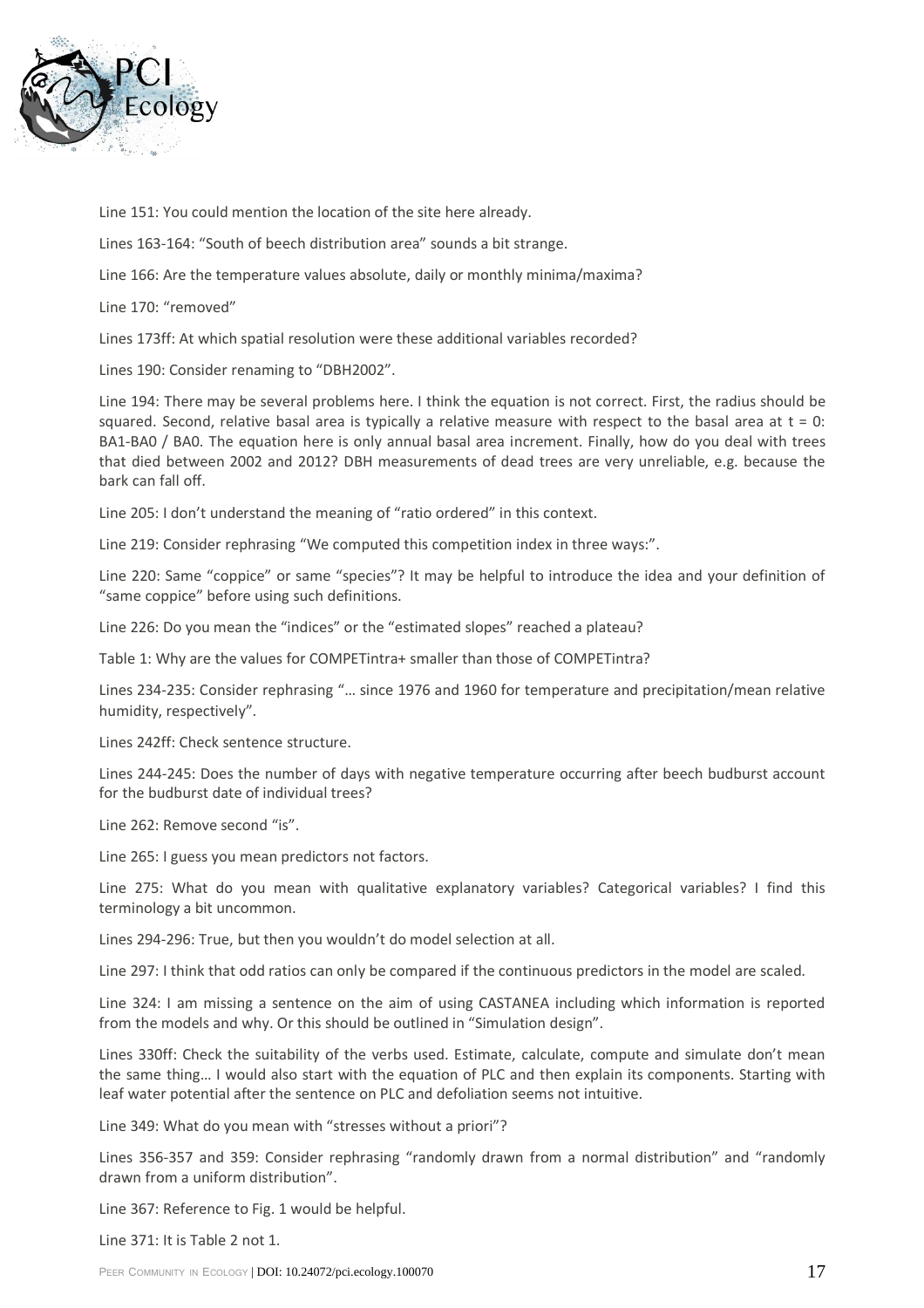

Lines 373ff: Why should the effects of these predictors only apply to some years?

Lines 385ff: The results you present here are not only at the population level. You also report the range of individual PLC estimates. I think this is no problem, but it indicates that your differentiation between individual and population is not ideal.

Line 385: If you talk about an increase, you should mention from which level PLC has increased. The same for carbon reserves and late frost days in Line 388 and 391.

Lines 393-394: Consider rephrasing to "with 5 to 9 days and 5 to 7 days of late frost, respectively".

Line 396: Do you correct for temporal autocorrelation in the test?

Line 408: Significance cannot be interpreted when model selection was carried out beforehand (either automatic or manual).

Line 410: "dead individuals truly observed dead" sounds like the true positive rate. If this is the case, you should also report the true negative rate. If this is variance explained, your explanation in brackets is maybe not fully correct.

Line 412: Check again if continuous predictors were scaled.

Lines 426: It is not the interaction that is true for low mean growth, but the difference in mortality probability between small and large trees was only evident for low mean growth.

Lines 437-441: It is unclear to which results you refer here. A reference to a figure or table is missing.

Figure 3: The combination of color, symbol and filling is very confusing. Reduce degree of information or make more subpanels for key comparisons. You may also replace years with "severe drought", "no stress" and "late frost".

Lines 475-476: It is not surprising that a lot of variation is explained because the model assumptions are violated (temporal autocorrelation) and the number of observations is very small. In addition, the dataset is very homogenous compared to Greenwood et al.

Line 480: Mortality rates always need to be reported in the context of the dbh threshold, because if more small trees are included the mortality probability will likely increase. This makes comparisons of rates with different dbh thresholds very difficult. You should account for this when comparing your mortality rates with previous publications.

Line 497: Please specify what you mean with positive interaction.

Lines 506ff: Carbon starvation and hydraulic failure are typically debated in the context of drought. It is not clear how frost goes in here… You may reconsider the wording of "stresses vulnerability".

Line 512: Why couldn't you account for the temporal dynamics across years?

Line 521: Be specific about which approach revealed a result. "Confirmed" is actually very strong. We know that empirical studies often don't replicate.

Lines 519ff: I am missing some ecological explanations here.

Line 534: When talking about an effect, it is helpful to always mention on what the effect takes place (here mortality I guess).

Line 545: Use "individuals with early budburst" instead of "early individuals" throughout the whole manuscript.

Line 546: Vulnerable to what?

Line 575: You may exchange "interest" with "potential".